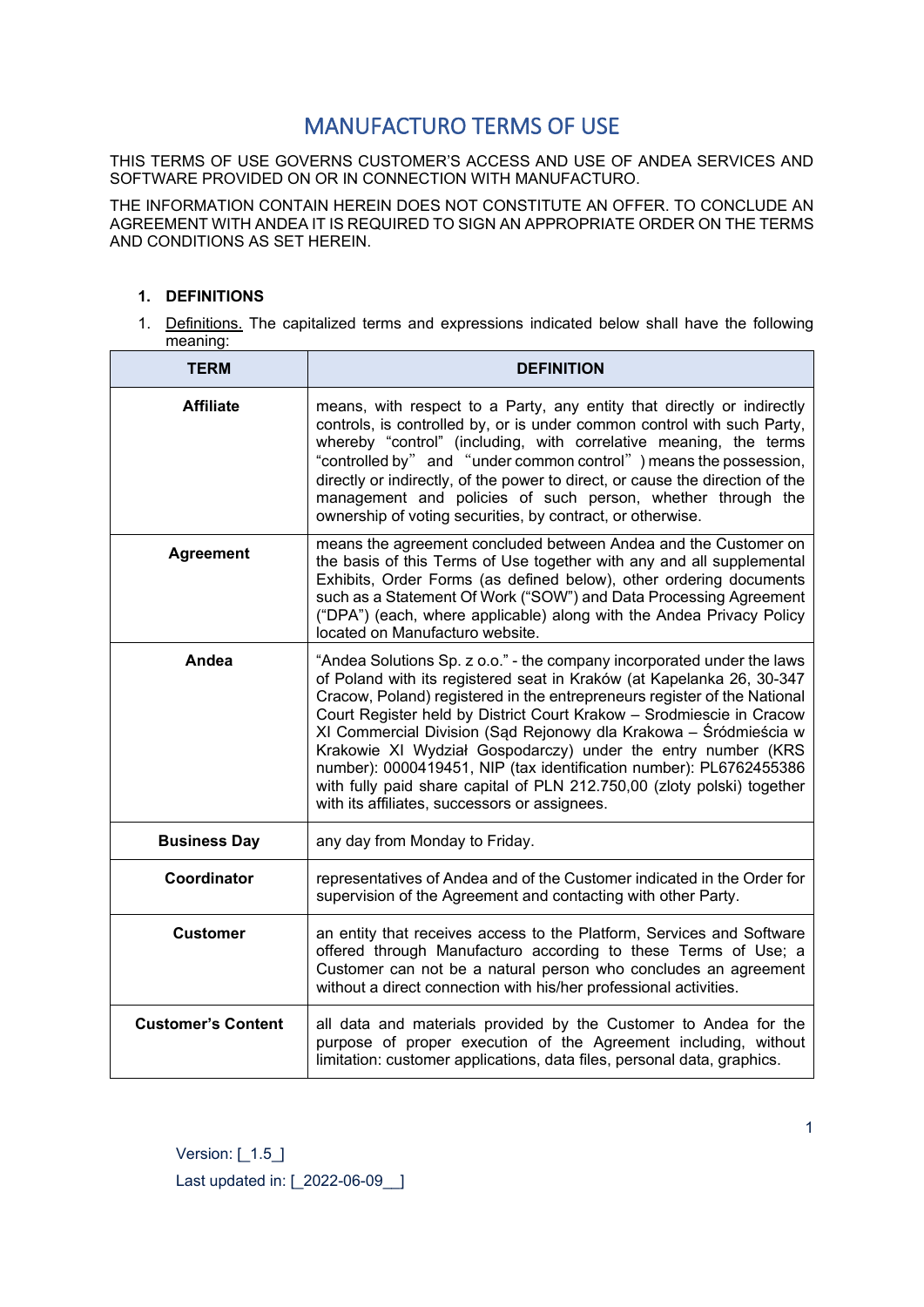| <b>Device</b>                                                  | a Customer's device which automatically generates data that is<br>processed by the Platform, usually production machines, which is<br>owned, leased, rented, operated, managed or otherwise controlled by<br>the Customer.                                                                                                                                 |
|----------------------------------------------------------------|------------------------------------------------------------------------------------------------------------------------------------------------------------------------------------------------------------------------------------------------------------------------------------------------------------------------------------------------------------|
| <b>Documentation</b>                                           | means the applicable Platform documentation whether written or in form<br>of electronic documentation, images, video, text or sounds and its<br>usage, guides and policies, as updated from time to time, available for<br>the Customer via Platform.                                                                                                      |
| Fees                                                           | all fees specified in the Order, except as otherwise specified herein or in<br>the Order including:                                                                                                                                                                                                                                                        |
|                                                                | 1) Subscription Fees which include remuneration for making<br>Service and Platform available for the Customer; the amount of<br>Subscription Fees may depend on factors like: scope of the<br>Services purchased by the Customer, number of Users and<br>Devices, content storage capacity or other Service features<br>specified in the applicable Order. |
|                                                                | 2) Implementation Fees<br>which include<br>for<br>remuneration<br>Implementation.                                                                                                                                                                                                                                                                          |
| Implementation                                                 | actions taken by Andea specified in the Order, that aim to launch<br>Manufacturo, parametrize it and, if mutually agreed, provide the<br>Customer with training or individual customizations.                                                                                                                                                              |
| <b>Issue</b>                                                   | improper functioning of the Services or Platform with regard to<br>parameters or functionalities specified in the Agreement, particularly in<br>the Order and applicable Documentation. An Issue may belong to one<br>of the following categories:                                                                                                         |
|                                                                | Critical Issue: an Issue with no workaround is available where at least<br>one of the below points is met:                                                                                                                                                                                                                                                 |
|                                                                | Core Functionality Down for One or More Users                                                                                                                                                                                                                                                                                                              |
|                                                                | Service Degraded for Multiple Users                                                                                                                                                                                                                                                                                                                        |
|                                                                | Inability to operate an entire production facility or production<br>work center                                                                                                                                                                                                                                                                            |
|                                                                | <b>Standard Issue: Issue other than Critical Issue</b>                                                                                                                                                                                                                                                                                                     |
| <b>Manufacturo Edge</b>                                        | a software application installed locally (on the Customer's premise),<br>as an integral part of the Services, in order to ensure communication<br>between the Customer's Devices and the Platform and the exchange of<br>the Customer's Data between the Platform and the Customer's Devices.                                                              |
| <b>Manufacturo Platform /</b><br><b>Manufacturo / Platform</b> | cloud-based hosted platform available in manufacturo.cloud domain,<br>including all content, Software and Services and/or products available<br>on or through Manufacturo;                                                                                                                                                                                 |
| <b>Mobile software</b>                                         | A software that may make available access to Manufacturo via a mobile<br>device.                                                                                                                                                                                                                                                                           |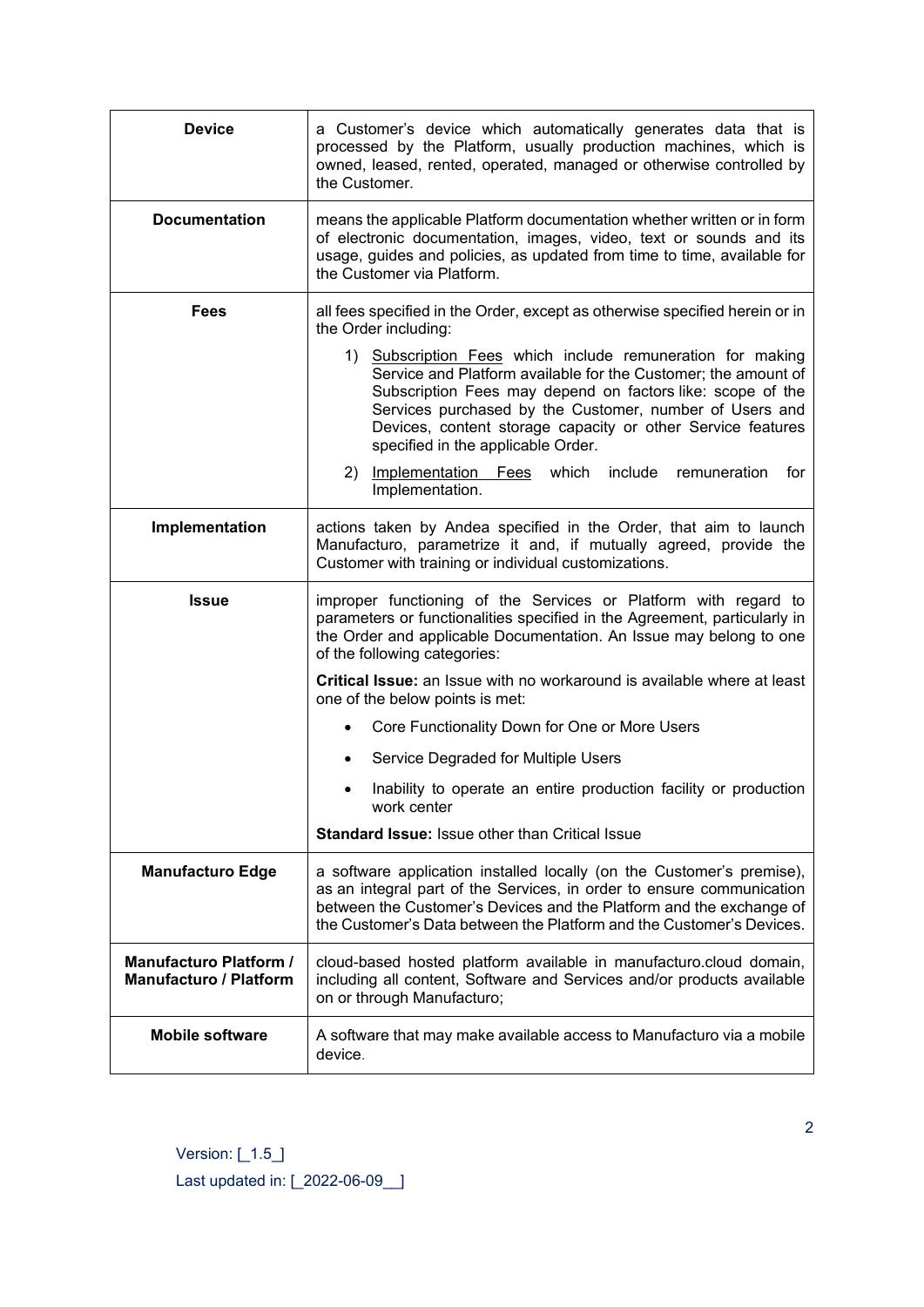| Offer                     | an offer made to the Customer by Andea being integral part of the<br>Agreement, which describes the Fees and the scope of the Services.                                                                                                                                                |
|---------------------------|----------------------------------------------------------------------------------------------------------------------------------------------------------------------------------------------------------------------------------------------------------------------------------------|
| Order                     | Document signed by the Parties describing details of the concluded<br>transaction.                                                                                                                                                                                                     |
| <b>Parties</b>            | the Customer and Andea.                                                                                                                                                                                                                                                                |
| <b>Response Time</b>      | depending on the circumstances, one or more of the following terms are<br>applicable: (a) the time during which Andea will confirm receiving of<br>Customer's support request or, if possible, (b) the notification about the<br>actions which Andea is planning to rectify the Issue. |
| <b>Service / Services</b> | Platform based services identified in applicable Order and applicable<br>Documentation available to Customer via Platform and any other<br>services delivered by Andea under the Agreement, including,<br>Implementation and support services.                                         |
| <b>Site</b>               | A distinct geographic location where the production facility is located as<br>defined in Manufacturo.                                                                                                                                                                                  |
| <b>Subscription</b>       | right to access and use Manufacturo for a specified period in exchange<br>for a Subscription Fees.                                                                                                                                                                                     |
| User                      | any individual who uses Manufacturo on the Customer's behalf.                                                                                                                                                                                                                          |

## **2. GENERAL RULES OF USING SERVICES**

- 1. Scope of the Agreement. Under the Agreement Andea will:
	- (a) make the Services available to Customer via Platform during Subscription period,
	- (b) if applicable to purchased Service perform Implementation according to a schedule specified in the Orderr and within the scope defined therein,
	- (c) provide the Customer with customer support during Subscription period.
- 2. Order. Conclusion of the Agreement. The Agreement enters into force only upon signing the Order by the Parties.
- 3. Place of performance. Unless otherwise agreed in the applicable Order, Andea will perform Services remotely. The Customer agrees to provide Andea with reasonable access to personnel of the Customer authorized to provide information, answer questions or to provide other useful assistance in resolving Issues. If remote access to IT systems operated by the Customer is needed to perform Services, the Customer shall provide Andea with such access, in accordance with applicable security measures.
- 4. Authorized use. The Customer shall not permit any third parties to access to the Services or Manufacturo without Andea consent. Customer shall use Services solely by designated Users, subject to the restrictions specified in the Order. A single User designated by the Customer is registered as one User, and the registered User is the only authorized User.
- 5. Customer's Affiliates. Affiliate agrees to be bound by the terms of the Agreement as if it were an original party hereto. In such cases (i) the liability of each Customer's Affiliate and the Customer under this Agreement shall be joint and several; (ii) all provisions of the Agreement relating to the Customer shall also apply to Customer's Affiliates.
- 6. Standard of performance. Andea shall perform its obligations under this Agreement with a standard of professional diligence and in compliance with this Agreement.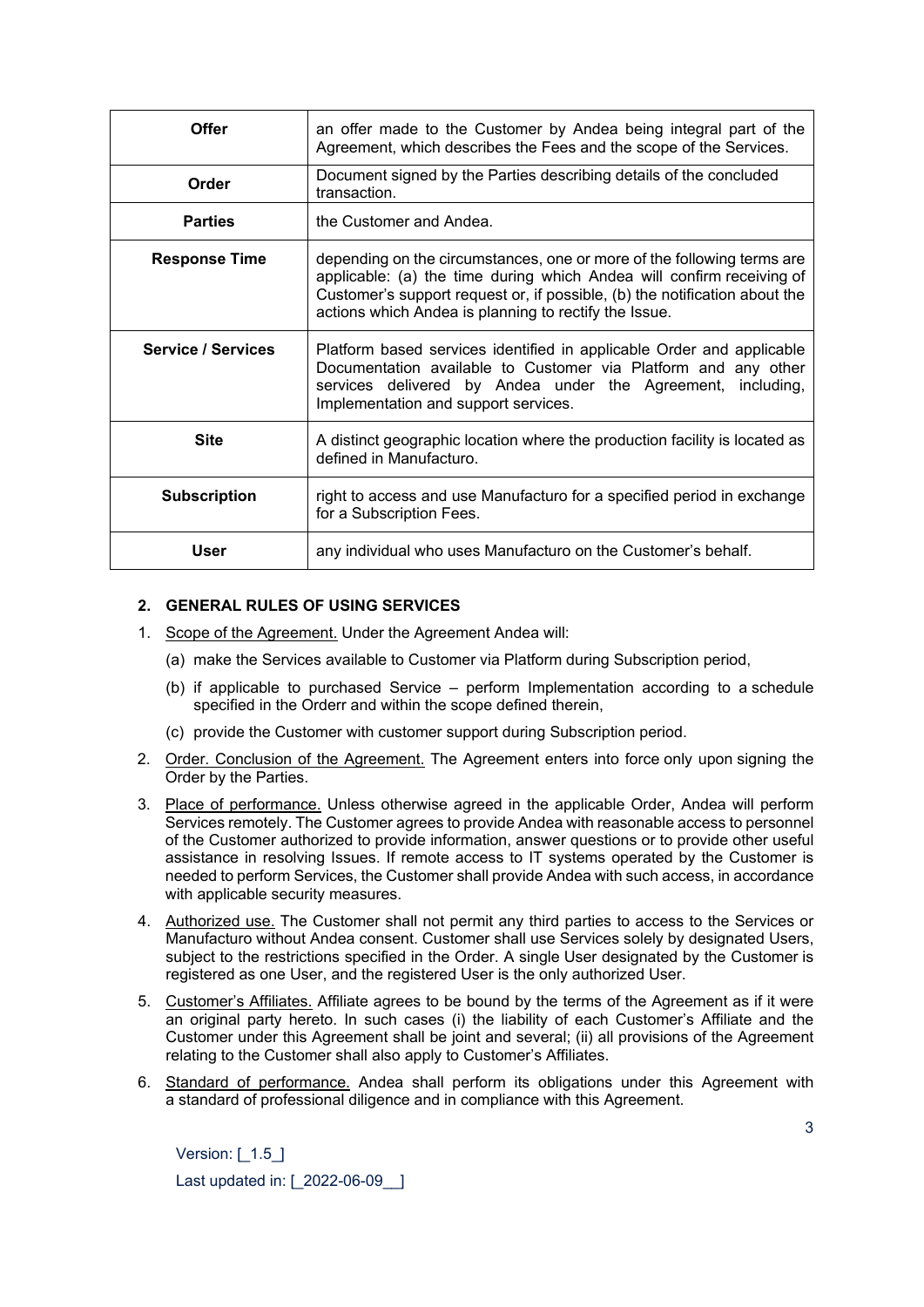- 7. Customer cooperation. Customer shall cooperate reasonably and in good faith with Andea in performance of the Agreement by:
	- a) providing Andea with any relevant information and documentation requested by Andea;
	- b) timely responding to Andea inquiries;
	- c) providing Andea remote, secure access to IT systems and infrastructure operated and managed by a Customer;
	- d) handling necessary third parties cooperation with Andea;
	- e) assigning the Customer's Coordinator as a primary point of contact for Andea;
	- f) actively participating in scheduled project meetings and the acceptance procedures.
- 8. Delays. Any delays in the performance of the Agreement caused by Customer (e.g. due to the lack of Customer's cooperation) may result in the Customer's obligation to pay additional applicable charges for Andea's resource-time.

# **3. IMPLEMENTATION OF MANUFACTURO**

- 1. Implementation. Implementation (if applicable to purchased Services) shall be performed according to a schedule specified in the Order and within the scope defined therein.
- 2. "As-is". Manufacturo is generally offered in the standard form ("as-is"). All individual adaptation and customization of Manufacturo to the Customer's specific demands shall be agreed by the Parties and separately evaluated. Customer shall provide any (technical or resource) requirement or information and communicate with Andea to the extent necessary to provide such additional adaptation or customizations.
- 3. Interoperability and technical requirements. Technical requirements necessary for the Implementation and/or interoperability with the Platform that must be provided by the Customer shall be specified in the Order. The Customer shall be responsible for the fulfillment of the technical requirements. The technical requirements may be updated by Andea if they result from technical or technological changes. In such a case, Andea shall inform the Customer of the change in technical requirements. If lack of proper functioning of the Platform or Services is caused by a failure of the Customer to meet the technical requirements, it shall not constitute an Issue.
- 4. Acceptance procedure. Upon completion of Implementation (or if applicable partial completion of Implementation) Customer is responsible for reviewing and testing Manufacturo in accordance with the Agreement pursuant to acceptance criteria or test plan mutually agreed by the Parties in applicable Order within 10 Business Days upon completion of Implementation; Customer's failure to reject Manufacturo or lack of Customer's reservation within that time, will be deemed acceptance. If Customer within agreed time determines that Manufacturo (or its part) does not satisfy the agreed-upon acceptance criteria, Andea shall correct such deficiencies in reasonable time.
- 5. Re-acceptance procedure. If Manufacturo fails to meet the critical functional requirements specified in the applicable Order after its third resubmission to Customer, Customer may either, as its sole and exclusive remedy: (i) again reject Manufacturo and return it to Andea for further correction and resubmission or (ii) terminate the Agreement upon written notice and recover Fees in accordance to the section "Refunds" below.
- 6. Change Order. If the Parties determine that Manufacturo functional requirements specified in Order require modification (for example, due to incorrect assumptions or changed requirements), they will cooperate in good faith to execute a Change Order for such revised requirements. These changes will require a written Change Order signed by the Parties before the implementation of the changes. Such changes may include, for example, changes to the scope of work and any corresponding changes to the estimated fees and schedule.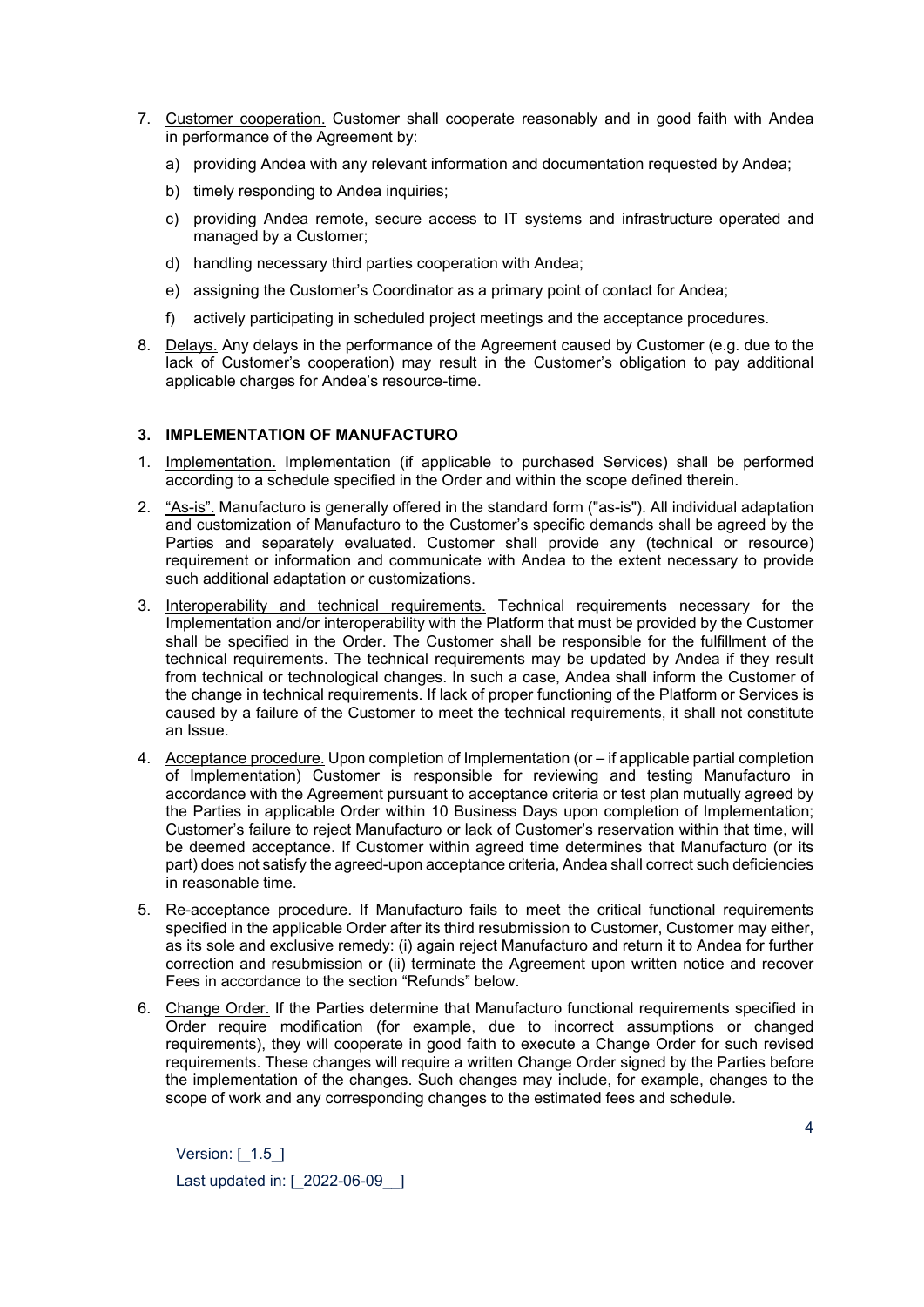- 7. Third party software / Non-Andea products. Third parties may make available third party products or services, including, for example, Non-Andea applications and implementation and other consulting services. Any acquisition by Customer of such products or services, and any exchange of data between Customer and such provider, product or service is solely between Customer and such provider. Andea does not warrant or support Non-Andea applications or other Non-Andea products or services.
- 8. Integration with Non-Andea products. Notwithstanding the foregoing, the Services may contain features designed to interoperate with Non-Andea products but it must be expressly stated in the Order or the Documentation. In such cases, Andea shall indicate technical requirements of Non-Andea products necessary for the proper interoperability with the Services and Manufacturo.

# **4. SUBSCRIPTION**

- 1. Subscription. The Customer receives an access to Manufacturo within the scope and on principles described hereunder:
	- (a) access is purchased as Subscription for the term stated in the applicable Order;
	- (b) Andea shall create individual Customer's account with administrative privileges; in order to use Manufacturo, functionality of Customer's account and the scope of administrative privileges assigned to the Customer are specified in applicable Documentation;
	- (c) access is limited to the number of Users and Devices as specified in the applicable Order;
	- (d) modification of Subscription scope during Subscription period (e.g. the number of Users / scope of features and functionality available to the Customer) shall be made only by signing new Order in writing under the pain of nullity.
- 2. Customer's responsibilities. Customer:
	- (a) shall use Manufacturo only in accordance with, as well as be solely responsible for Users' compliance with: this Agreement, Documentation, Andea's recommendations and guidelines as well as in accordance with applicable laws and government regulations;
	- (b) is responsible for using security measures to protect against unauthorized usage and/or access to Customer's account, particularly for maintaining the confidentiality and secrecy of Customer's password and account security settings, and notify Andea promptly of any such unauthorized access or use;
	- (c) shall remain the owner of the data put to Manufacturo; Andea shall not be liable for such data. Customer is solely responsible for the Customer's data, particularly for legality, accuracy, quality and maintaining own backups of such data;
	- (d) will be responsible for use of any external software, system, infrastructure or services of third party with which Customer uses Manufacturo;

additionally Customer shall;

- (e) develop own disaster recovery and business continuity plans that address the inability to access or utilize Manufacturo service;
- (f) provide ANDEA with a list of approvers for security and system configuration changes for data transmission;
- (g) notify ANDEA of changes made to technical or administrative contact information.
- 3. Prohibition of unlawful activities. The Customer must not use Manufacturo for the purposes of:
	- (a) storing or transmitting content which infringes rights or interests of third parties, generally accepted social norms or is non-compliant with applicable law,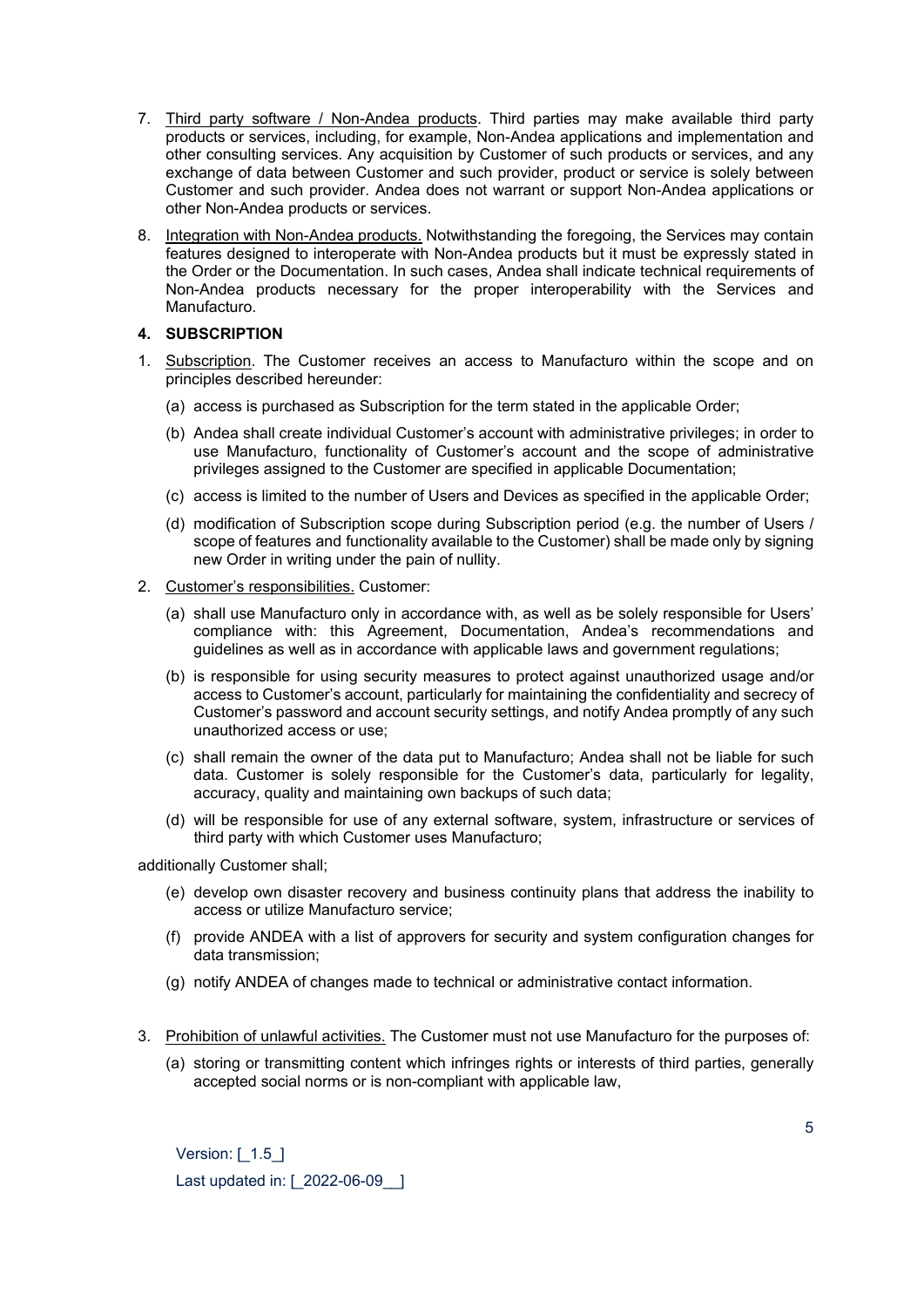- (b) transmitting content not resulting from normal use of Manufacturo or causing disturbance to the work, overload to ICT (Information and Communications Technology) systems of Andea or other entities participating directly or indirectly in the provision of services specified in the Agreement,
- (c) conducting activities which infringe Andea or third party intellectual property rights, third party privacy rights or other activities prohibited by applicable law,
- (d) activities aimed at obtaining unauthorized access to any IT systems,
- (e) conducting tests that have not been authorized in writing by Andea, e.g. penetration tests and/or security tests,
- (f) transmitting malicious code,
- (g) interfering with or disrupt the integrity or performance of any Services as well as third party data contained therein,
- (h) except to the extent permitted by applicable law, disassembling, reverse engineering, or decompiling any Andea software.
- 4. Liability for Users. Customer is solely responsible for activities performed by Users.
- 5. Liability for Customer's configurations. The Customer shall remain responsible for editing all master data and making changes to the configuration of Manufacturo.
- 6. Usage Limits. Services are subject to usage limits specified in Order and Documentation. If Customer exceeds a contractual usage limit, Andea reserves the rights either to charge Customer for additional Fees, temporarily or permanently reduce Customer's usage so that it conforms to that limit.
- 7. Suspension of Services. Any use of the Services by Customer in breach of the foregoing may result in Andea's immediate suspension of the access to Manufacturo, however Andea will use commercially reasonable efforts under the circumstances to provide Customer with notice and an opportunity to explain or remedy such violation prior to any such suspension.

## **5. PROPRIETARY RIGHTS AND LICENSES**

- 1. Access to Platform. When Andea makes Manufacturo available to the Customer, the Customer receives a non-exclusive and non-transferable license for using Manufacturo within the scope and on principles described hereunder.
- 2. Exclusive rights. Manufacturo, including but not limited to the given selection, combination, content presented therein, logotypes, graphic elements and interactive elements are protected by copyright laws as well as international copyright treaties, and as such are subject to exclusive rights granted to Andea or its affiliates and licensors.
- 3. Reservation of Rights. Subject to the limited rights expressly granted hereunder, Andea, its affiliates and licensors reserve all of their rights, title and interest in and to Manufacturo, including all of their related intellectual property rights. The license granted hereunder does not provide the Customer with title to, or ownership of Manufacturo or its components, whether made by Andea or any third party. Andea, its affiliates and licensors shall retain all rights, title and interest in and to all its respective patents, inventions, copyrights, trademarks, domain names, trade secrets, know-how and any other intellectual property and/or proprietary rights (collectively, "Intellectual Property Rights"). The rights granted to Customers and Users to use Manufacturo under this Agreement do not convey any additional rights to Manufacturo or to any Intellectual Property Rights associated therewith. Subject only to limited rights to access and use Manufacturo as expressly stated herein, all rights, title and interest in and to Manufacturo and all hardware, software and other components of or used to provide Manufacturo, including all related Intellectual Property Rights, will remain with Andea and belong exclusively to Andea.
- 4. Term of license. The license to use Manufacturo shall be effective only for the duration of the Subscription period. After that period, Customer shall not have the right to claim any access to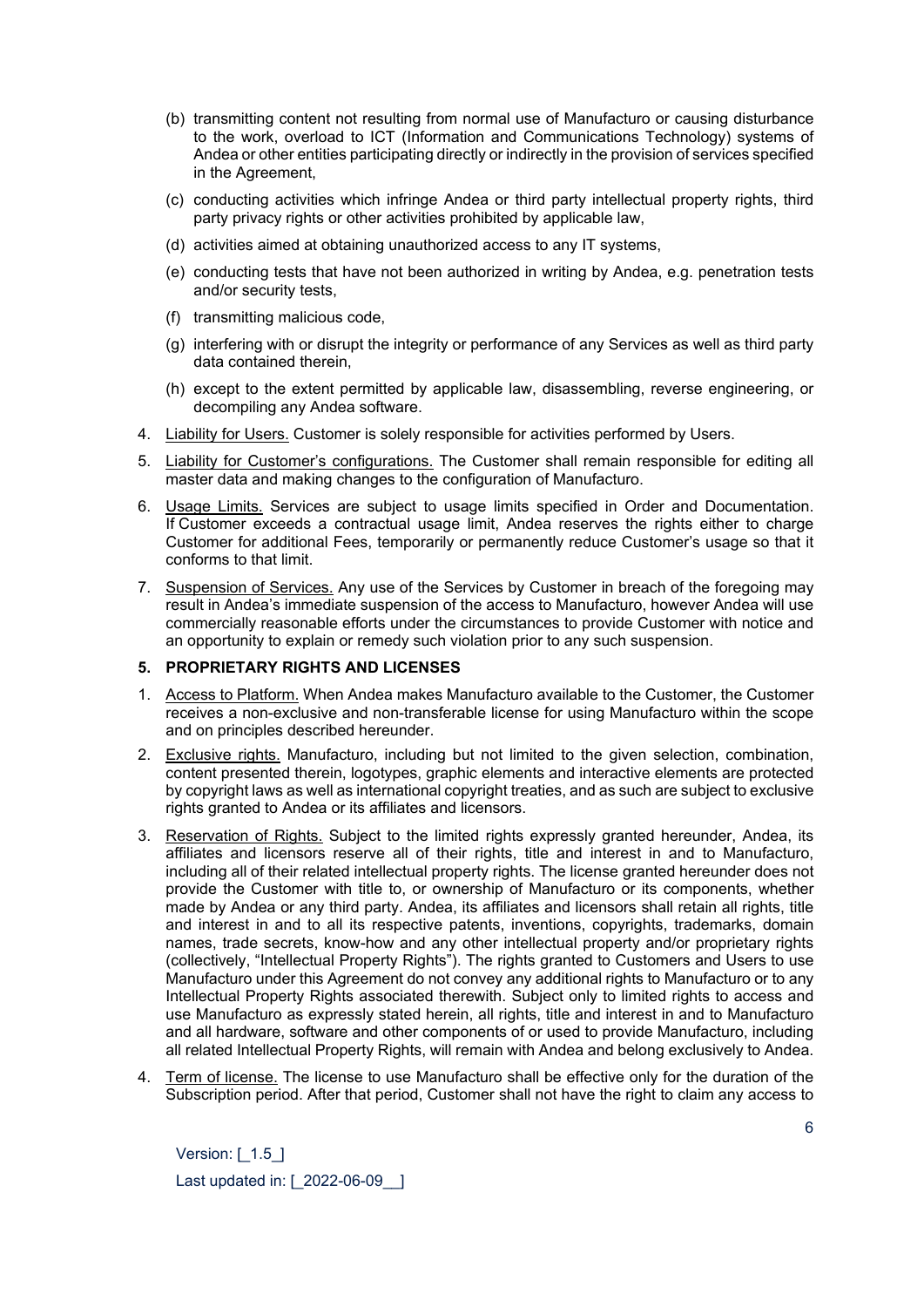them nor effective use of them. Upon termination of the Subscription period the Customer must stop using and prevent the further usage of Manufacturo.

- 5. Quantitative limits. The license grants the right to use the Platform within the quantitative limits specified in the Order. In order to increase the number of Users or Devices additional Order is required. Additional Order will be charged as set out in the applicable Order. Downgrading of the current Subscription plan and/or reduction of the number of Users and/or Devices will only be allowed at the time of the Subscription renewal (in accordance to section "Term and Termination" below).
- 6. Customers rights. The Customer may:
	- (a) access (e.g. by means of a web browser) the Platform;
	- (b) use Manufacturo in accordance with their purposes and functionalities as set in the Agreement and applicable Documentation in a manner that does not conflict with a normal use of them.
- 8. Non-sublicensable license. The license is non-sublicensable. However, the Customer may permit Users to use Manufacturo solely on the Customer's behalf and for the Customer's internal business purposes. The Customer shall ensure that such parties will use Manufacturo in compliance with this Agreement.
- 9. No source code. The license for use of Manufacturo is granted exclusively (a) for the purpose of providing the Customer with Services, as an integral part thereof and (b) for object (executable) code of Manufacturo; the Customer is not entitled to use or request access to any other form of Andea Manufacturo.
- 10. Third Party Software. To the extent that third party software (i.e. software incorporated into Manufacturo to which Andea does not hold copyright, including third party open-source components) is embedded in or otherwise delivered with Manufacturo, such software is subject to additional terms and conditions specified in the Documentation and/or incorporated into the applicable Order.
- 11. API. Users may access Manufacturo and their account data via an API (Application Program Interface) and Manufacturo may include access to certain third party software for which certain additional terms may apply ("Third Party Software"). Any use of the API and Third Party Software, including use of the API through a third party product that accesses Andea, is bound by the terms of this Agreement, including, without limitation, the following specific terms:
	- 11.1. Customer expressly understand and agree that Andea shall not be liable for any direct, indirect, incidental, special, consequential or exemplary damages, including but not limited to, damages for loss of profits, goodwill, use, data or other intangible losses (even if Andea has been advised of the possibility of such damages), resulting from Customer's use of the API or third party products that access data via the API or Third Party Software.
	- 11.2. Customer shall not, and shall not permit any third party to: (a) modify or create any derivative work of any part of the API or Third Party Software; (b) process or permit to be processed the data of any other party unless in connection with Customer's authorized use of the API or Third Party Software; or (c) market, sell, license, sublicense, distribute, publish, display, reproduce, rent, lease, loan, assign or otherwise transfer to a third party the API, Third Party Software or any copy thereof, in whole or in part. Customer acknowledge and agree that has no rights to any source code for the API or Third Party Software.
	- 11.3. Customer acknowledges and agrees that, except to the extent permitted by law, shall not cause or permit the disassembly, decompilation or reverse engineering of the API or Third Party Software or otherwise attempt to gain access to the source code of the API or Third Party Software (or the underlying ideas, algorithms, structure or organization of the object code in the API or Third Party Software).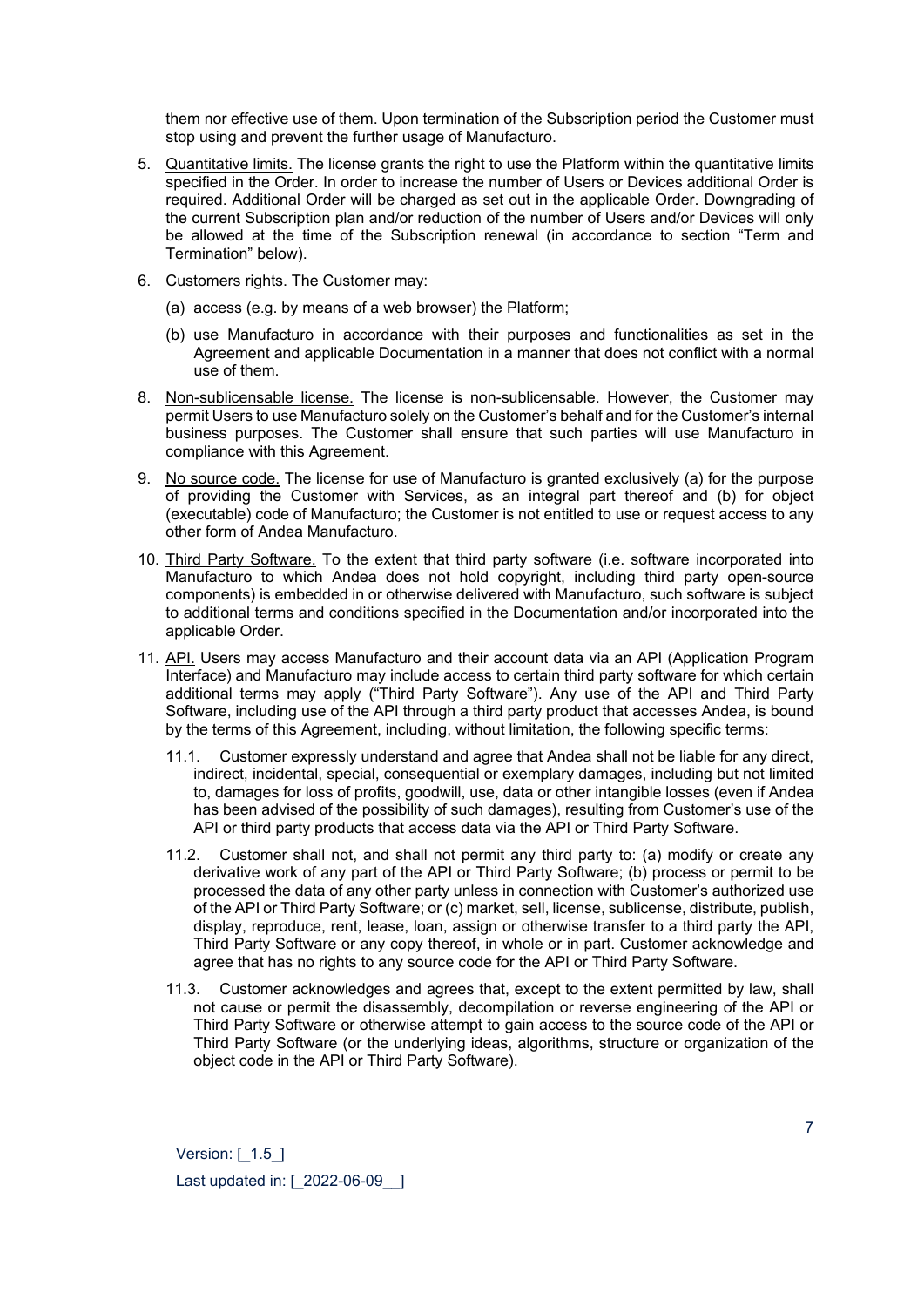- 12. Documentation. The Customer is allowed to make a reasonable number of copies of the Documentation as necessary for the normal use of Manufacturo for Customer's business purposes. All copies of the Documentation must retain all copyright notices.
- 13. Extensions. If Andea, under this Agreement, delivers to the Customer any patches, custom modifications, updates, upgrades or new releases of Manufacturo, the license terms specified in this Agreement shall apply, unless Documentation attached to the updated Manufacturo expressly states otherwise.
- 14. Restrictions. To the extent allowed under applicable law, the following restrictions apply:
	- (a) the Customer shall neither use nor permit either through its direct efforts or through any third party, use of Manufacturo in the extent exceeding the scope of the license,
	- (b) the Customer shall not make Manufacturo available to anyone other than Customer or Users,
	- (c) the Customer shall neither cause, nor permit either through its direct efforts or through any third party, the modification, disassembly, de-compilation, or reverse engineering of Manufacturo except to the extent necessary to permit interoperability between Manufacturo and other software programs, unless interoperability was provided by Andea,
	- (d) the Customer shall neither modify nor create any derivative works,
	- (e) the Customer shall not remove any copyright, proprietary or other similar notices which Manufacturo or Documentation may contain,
	- (f) the Customer shall not attempt to fix any errors in Manufacturo,
	- (g) the Customer shall not permit direct or indirect access to or use of Manufacturo in a way that circumvents a contractual usage limit, or use them to access or use any of Andea intellectual property except as permitted under this Agreement, an Order or the Documentation,
	- (h) the Customer shall not attempt to defeat, modify, copy, work around or duplicate any security devices or other technical measures protecting Manufacturo,
	- (i) the Customer shall neither publish nor make available any results of benchmark or security tests of Manufacturo,
	- (j) the Customer shall neither resell, nor license, sublicense, distribute, make available, rent or lease Manufacturo or include them in a service bureau or outsourcing offering.
- 15. Mobile software. Andea may make available software to access the Service via a mobile device. To use the Mobile Software Customer must have a mobile device that is compatible with the Mobile Software. Andea does not warrant that the Mobile Software will be compatible with mobile device. Customer may use mobile data in connection with the Mobile Software and may incur additional charges from wireless provider for these services. Customer agrees that is solely responsible for any such charges.

Andea hereby grants Customer a non-exclusive, non-transferable, revocable license to use a compiled code copy of the Mobile Software for one Andea account on one mobile device owned or leased solely by Customer, and in accordance with the features made available to Customer.

Customer may not: (i) modify, disassemble, decompile or reverse engineer the Mobile Software, except to the extent that such restriction is expressly prohibited by law; (ii) rent, lease, loan, resell, sublicense, distribute or otherwise transfer the Mobile Software to any third party or use the Mobile Software to provide time sharing or similar services for any third party; (iii) make any copies of the Mobile Software; (iv) remove, circumvent, disable, damage or otherwise interfere with security-related features of the Mobile Software, features that prevent or restrict use or copying of any content accessible through the Mobile Software, or features that enforce limitations on use of the Mobile Software; or (v) delete the copyright and other proprietary rights notices on the Mobile Software.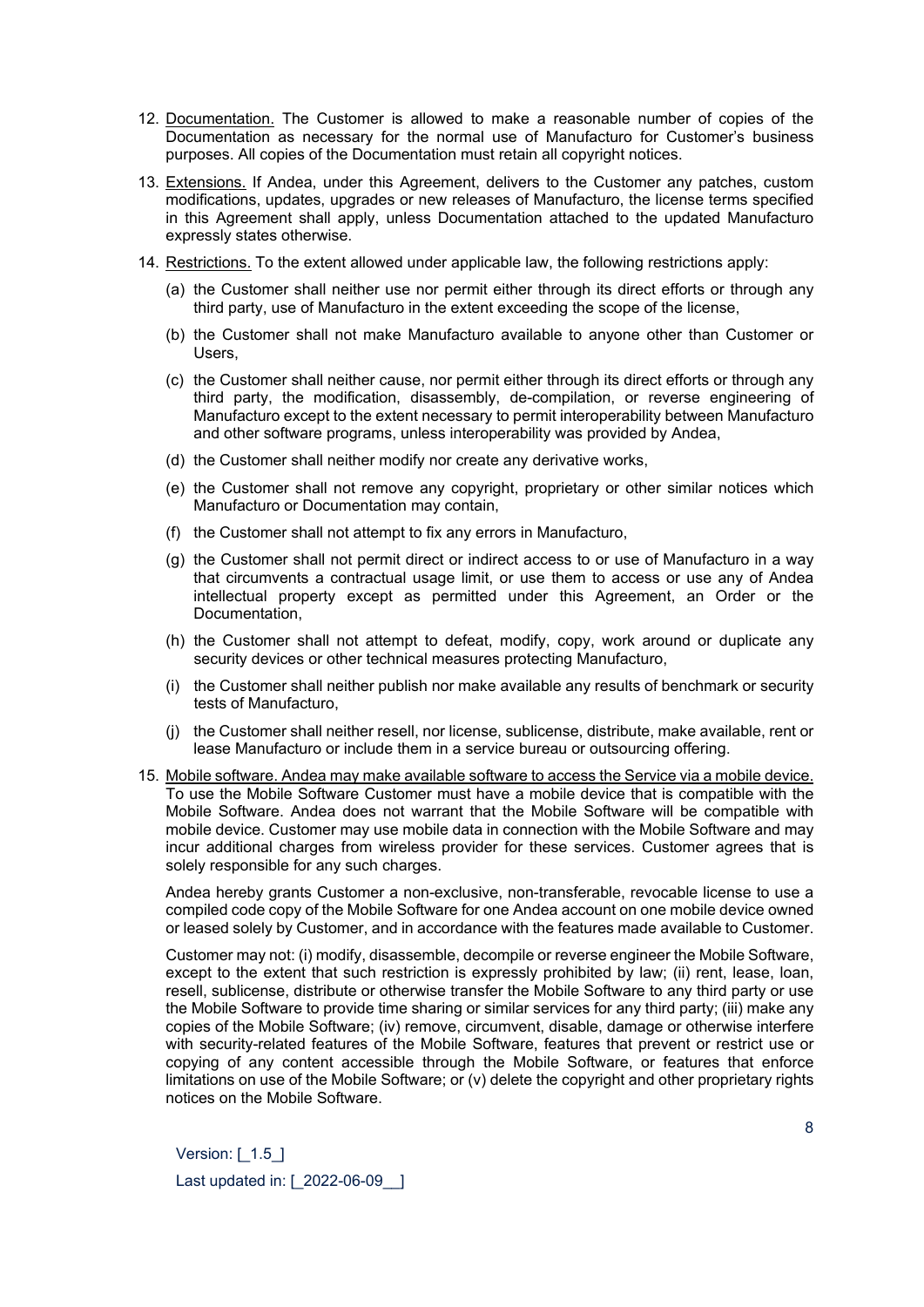Any third party code that may be incorporated in the Mobile Software is covered by the applicable open source or third party license EULA, if any, authorizing use of such code. The foregoing license grant is not a sale of the Mobile Software or any copy thereof, and Andea or its third party partners retain all right, title, and interest in the Mobile Software (and any copy thereof). Any attempt by Customer to transfer any of the rights, duties or obligations hereunder, except as expressly provided for in this Agreement, is void. Andea reserves all rights not expressly granted under this Agreement.

16. Cooperation. The Customer agrees to cooperate with Andea within the scope necessary for the protection of copyright to Manufacturo. In particular, in the event of suspicion of copyright infringement by the Customer or other entities such as its employees, associates or business partners, the Customer shall inform Andea of this fact and make available to the latter all the information that is necessary to assess the extent and other circumstances concerning the infringement and for asserting by Andea its rights.

#### **6. FEES**

1. Fees. Customer will pay all fees specified in the Order.

Generally Andea offers two subscription plans, as in detailed described on [www.manufacturo.com:](http://www.manufacturo.com/)

- Standard plan dedicated for Customers who want to use standard Manufacturo applications in a single Site and will limit data storage to 1-year and track no more than 3 inputs per Device.
- Enterprise plan dedicated for Customers who want to use Manufacturo across multiple Sites or custom Manufacturo applications or need to exceed other limitations of the Standard plan.
- 2. Fees for using Service shall be as set forth in the Order Form, unless agreed otherwise between the parties in writing. Andea will charge Customer for using Manufacturo in advance on the basis of the following:
	- Service Subscription Term duration,
	- Kind of chosen Plan,
	- Number of Users,
	- **Number of Devices,**
	- Any non-standard terms that apply to the selected Plan.
- 3. Payments. All payments due shall be made in the currency as defined in the Order Form and sent by bank wire transfer to the bank and account number provided by Andea within thirty (30) days of the date of the invoice, unless an applicable Order specifies otherwise.
- 4. Correct invoicing data. Customer is responsible for providing complete and accurate billing and contact information to Andea and notifying Andea of any changes to such information.
- 5. Electronic Invoicing. The Parties agreed that invoices will be issued and sent in electronic form.
- 6. Taxes. The Customer shall be responsible for taxes, duties or charges of any kind (including but not limited to VAT, GST, withholding taxes and any other applicable sales tax), excluding taxes based solely on Andea's income.
- 7. Split Payment. If subject to the "split payment" regime, under applicable law, Customer shall be exclusively responsible for payment of any VAT amount due.
- 8. Overdue charges. If the Customer is in delay with the payment of Fees, Andea shall be entitled to suspend the Services, including access to Manufacturo, until the Customer has fulfilled all outstanding payment obligations to Andea. Andea preserves the right to accruing Fees regardless of the suspension. However, Andea will use commercially reasonable efforts under the circumstances to provide Customer with notice and an opportunity to explain or remedy

 $\alpha$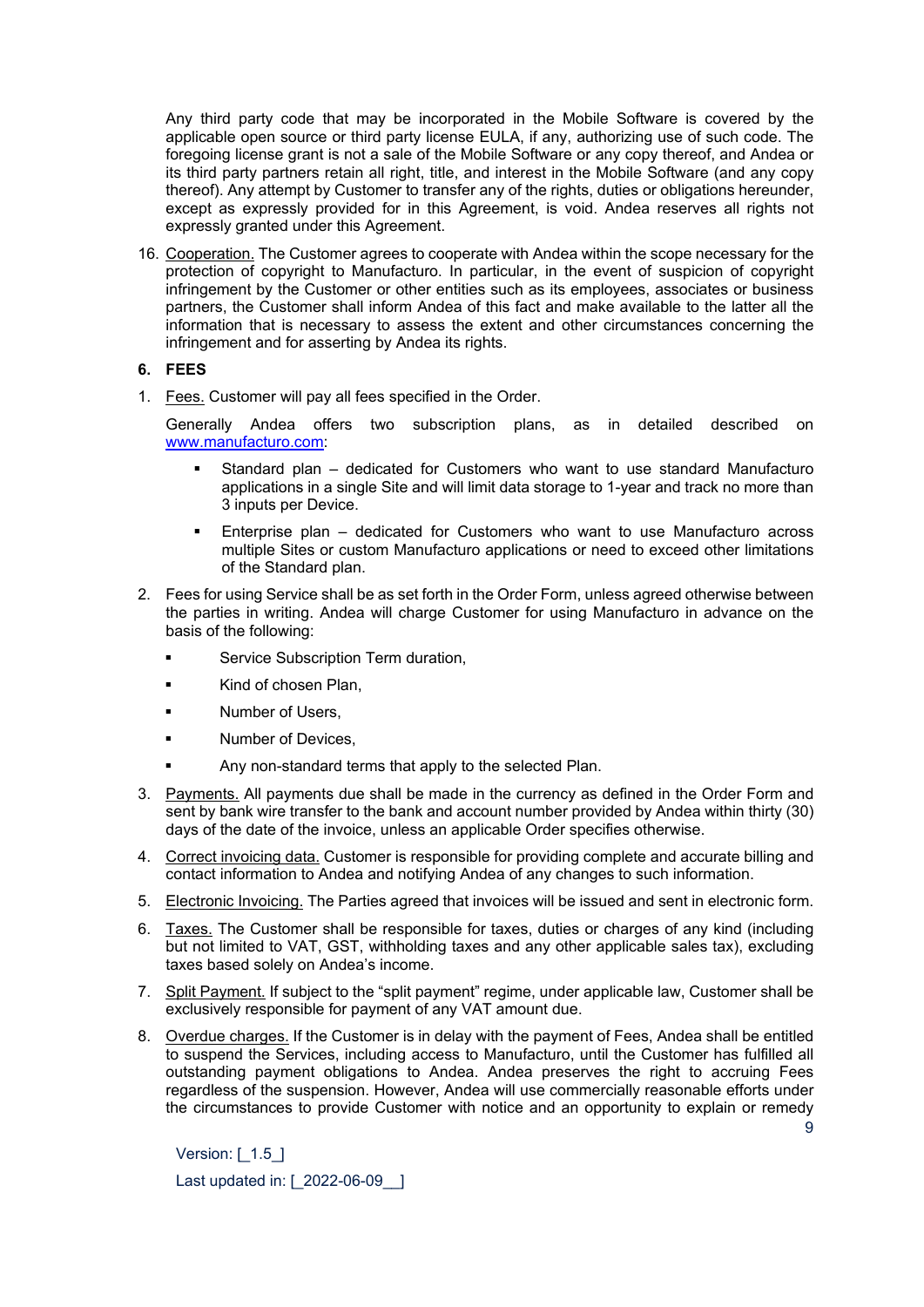such violation prior to any such suspension. Notwithstanding the foregoing, Andea without the need for notice of default, may accrue late interest at the annual rate of 10% of the outstanding balance, or the maximum rate permitted by governing law.

9. Travel costs and other expenses. Customer will reimburse Andea for reasonable travel and outof-pocket expenses incurred in connection with Implementation or Services. If an estimate of incidental expenses is provided in the applicable Order, Andea will not exceed such estimate without the written consent of Customer.

## **7. CUSTOMER SUPPORT SERVICES**

- 1. Platform availability. Andea will use commercially reasonable efforts to make the Platform and Services available 24 hours a day, 7 days a week, except for: (i) planned downtime (Andea will use commercially reasonable efforts to give advance electronic notice about any planned downtime), and (ii) any unavailability caused by circumstances beyond Andea's reasonable control, including, for example, an act of God, act of government, flood, fire, earthquake, civil unrest, act of terror, strike or other labor problem, Internet service provider failure or delay, or denial of service attack.
- 2. Support Requests. The Customer shall promptly report any Issues to Andea by submitting a support request through one of two available channels:
	- a. An online ticket system provided by Andea (hereinafter called "Manufacturo Ticket System").
	- b. By sending email to [support@manufacturo.com.](mailto:support@manufacturo.com) Support request will be created and an email confirmation from the Manufacturo Ticket System will be sent to the Customer.

All support requests should include any information available to Customer sufficient to allow Andea to reproduce, diagnose and rectify the Issue (description of circumstances in which the Issue occurred, screenshots, etc.).

- 3. Standard Support Hours. Customer support shall be delivered on Business Days from 8:00 AM – 10:00 PM CET/CEST (2:00 AM – 4:00 PM EST/EDT) time.
- 4. Response Time. Andea undertakes to use commercially reasonable efforts to meet the target Responses Times specified hereinbelow:

| <b>Category of Issue</b> | <b>Issue Definition</b>                                                                  | <b>Response</b><br>Time |
|--------------------------|------------------------------------------------------------------------------------------|-------------------------|
| Critical                 | If at least one of below points is met:                                                  | 30 minutes              |
|                          | 1. Core Functionality Down for<br>One or More Users                                      |                         |
|                          | 2.<br>Service Degraded for Multiple<br>Users                                             |                         |
|                          | 3.<br>Inability to operate an entire<br>production facility or production<br>work center |                         |
| Standard                 | If at least one of below points is met:                                                  | 60 minutes              |
|                          | <b>Core Functionality Degraded</b><br>1.<br>for One User                                 |                         |
|                          | No Degradation of Service<br>2.                                                          |                         |

All time response are calculated during support hours as set in this section.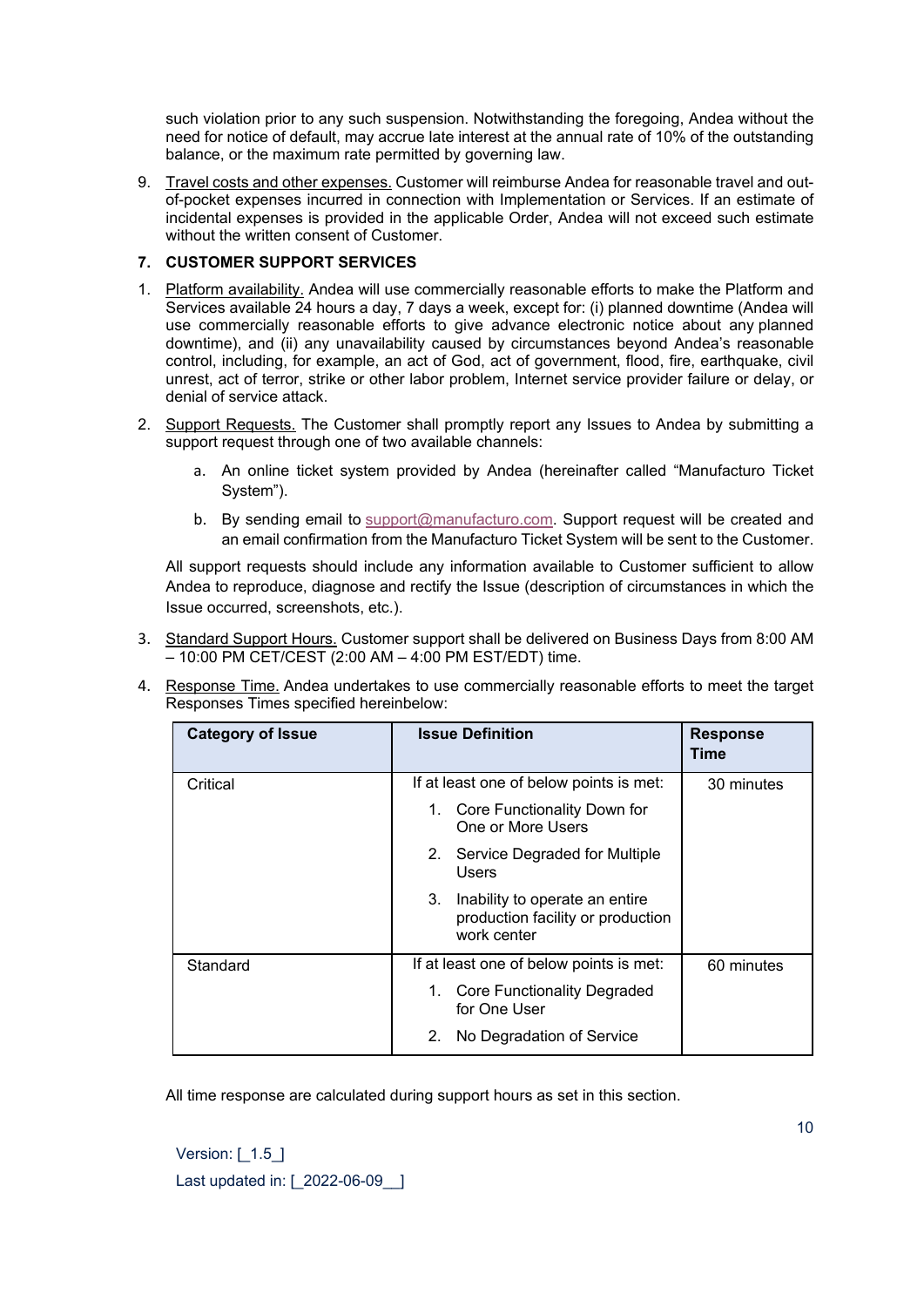- 5. Scope of support. To the extent allowed in the applicable law, warranty and support services as described herein are sole remedies for any defects of the Services, including Manufacturo and Implementation and any other works or products provided to Customer by Andea.
- 6. Andea's access to Manufacturo. In order to ensure technical support, Andea reserves the right to use a dedicated user account with administrative authorizations to Customer's Manufacturo environment.
- 7. New releases. Andea may, from time to time, update any Andea software, including Manufacturo or release new versions of Manufacturo. New releases may include new and/or modified or replaced features, patches and fixes. The Parties acknowledge that due to circumstances outside of Andea control, such as new releases of operating systems and web browsers or due to technological advancement, Manufacturo may in the future cease to support some Devices and third party software. If a new release will include backward-incompatible changes, Andea will notify the Customer in advance of such release.
- 8. Exceptions. Notwithstanding the foregoing, Andea is not responsible for any Issue to the extent that such Issue was a result of:
	- (a) actions and omissions of the Customer or User (particularly when Customer or User doesn't comply with the Agreement and applicable Documentation),
	- (b) actions of a third party, over which Andea has no control, including Denial-of-Service attacks,
	- (c) lack of availability of the Services, or/and Manufacturo caused by external infrastructure (e.g. external cloud providers) or infrastructure or Customer's products provided by third parties as well as third parties' products which were not delivered or provided by Andea,
	- (d) Customer's failure to meet the minimum technical conditions specified by Andea, necessary for the proper performance of the Platform,
	- (e) malfunction of Manufacturo caused by any issues with regard to infrastructure, equipment, network or internet connection used by the Customer or User,
	- (f) unauthorized usage of Manufacturo i.e. by persons other than indicated in section 2 of this Agreement as well as improper usage of the Services such as installing, modifying or repairing Manufacturo without the consent of Andea.
- 9. Exclusions. The support services do not include third party software nor support for any modifications and extensions of Manufacturo which were not delivered or expressly authorized by Andea.

## **8. LIABILITY**

- 1. Exclusion of liability. Neither Party shall be liable with respect to any subject matter of the Agreement, under any legal theory for any consequential, exemplary, punitive, incidental, indirect or special damages, or for any loss of profits or loss of goodwill or lost data, regardless of the fact whether or not the Party has been advised of the possibility of such damages. Further, Andea will not be responsible for any compensation, reimbursement or damages arising in connection with:
	- a) Customer's inability to use the Platform including as a result of any termination or suspension of this Agreement;
	- b) any unanticipated or unscheduled downtime of all or a portion of Manufacturo for any reason, including as a result of power outages, system failures or other interruptions;
	- c) any unauthorized access to, alteration of, or the deletion, destruction, damage, loss, or failure to store any of Customer's Data.

Andea will not be liable for any delay or failure to perform any obligation under this Agreement where the delay or failure results from any cause beyond its' reasonable control, including, but not limited to, acts of God, labor disputes or other industrial disturbances, systemic electrical,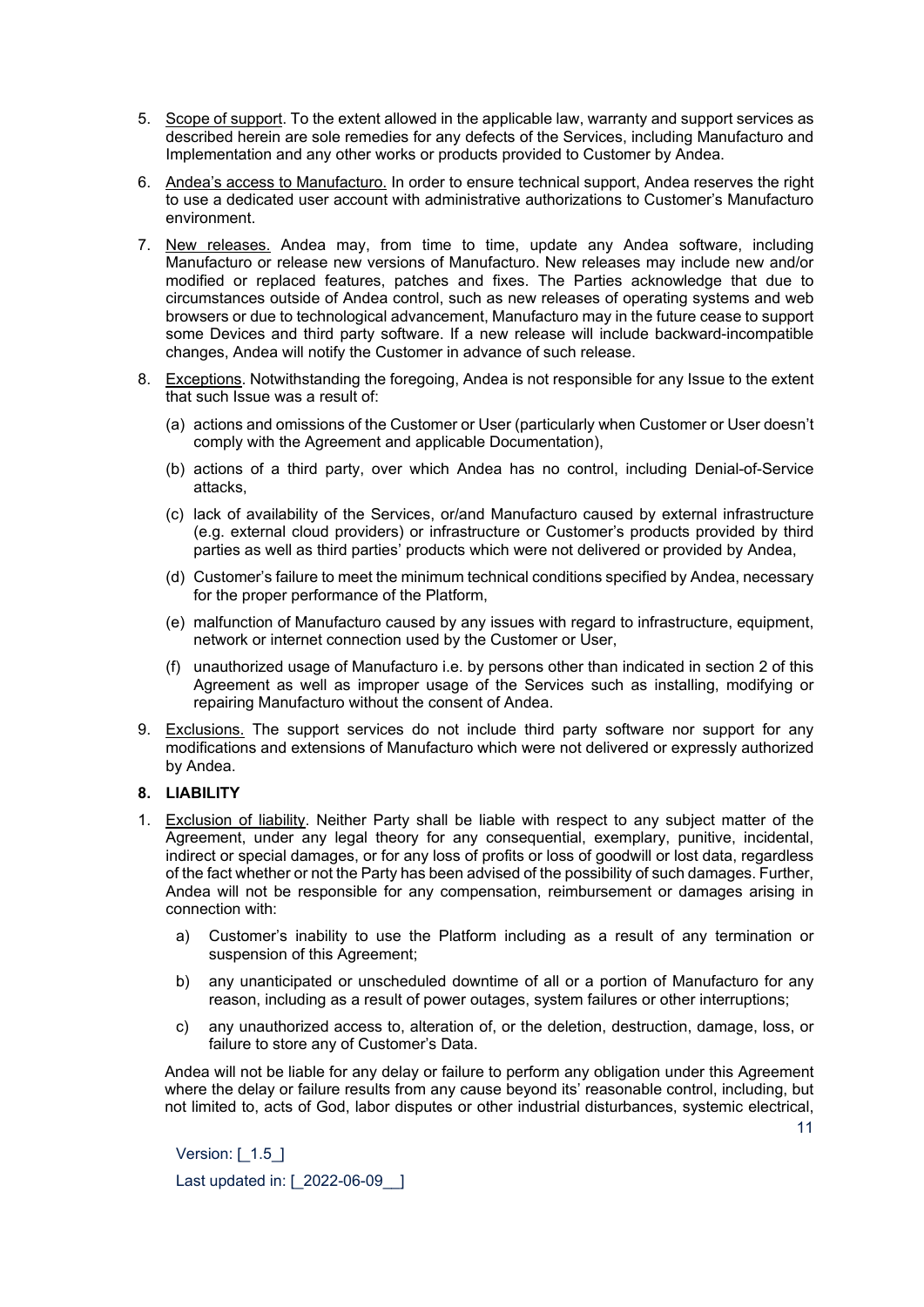telecommunications or other utility failures, earthquakes, storms or other elements of nature, blockages, embargoes, riots, acts or orders of government, acts of terrorism or war.

2. No responsibility for hacking. Under no circumstances will Andea be responsible for any damage, loss or injury resulting from hacking, tampering or other unauthorized access or use of the service or Customer account or the information contained therein.

Manufacturo, including all server and network components, are provided on an "as is" and "as available" basis, without any warranties of any kind to the fullest extent permitted by law, and Andea expressly disclaims any and all warranties, whether express or implied, including, but not limited to, any implied warranties of merchantability, title, fitness for a particular purpose, and non-infringement.

- 3. Limitation of liability. Aggregate liability of Andea to the Customer in connection with this Agreement, in particular its liability relating to non-performance or improper performance of Services, including any Manufacturo defects or issues shall not exceed Fees paid by Customer in the 12 months preceding the first incident out of which the liability arose.
- 4. Non-Exclusion of Liability. The "Exclusion of Lability" clause shall not concern the liability of the Party: (a) in the event of willful misconduct, (b) in case of an injury to life, body or health, (c) when mandatory law provides unlimited liability of the Party.
- 5. Liability for infringement of Andea intellectual rights. The limits, disclaimers and exclusions of liability described in this section do not limit liability for infringement of intellectual property rights in Andea Manufacturo.
- 6. Claims against Andea. Any claims or damages against Andea shall only be enforceable against Andea and not any other entity or its officers, directors, representatives or agents.
- 7. Statutory limitations. Some countries or U.S. states do not allow the exclusion or limitation of incidental or consequential damages, so the above limitations or exclusions may not apply. The disclaimers, exclusions, and limitations of liability under this agreement will not apply to the extent prohibited by applicable law.

## **9. INDEMNIFICATON**

- 1. Claims against Customer. If a claim or suit is brought against the Customer in connection with an assertion that Andea Manufacturo or its use within the scope described in this Agreement infringes third party copyright, Andea agrees to indemnify the Customer and pay any resulting costs and damages finally awarded by a court. The indemnification obligations as described above do not extend to any claims arising from:
	- (a) a combination of Andea Manufacturo with elements which are not under sole control of Andea (e.g. with third parties' products) or,
	- (b) any modification of Andea Manufacturo which was not provided or authorized by Andea or,
	- (c) any use of Andea Manufacturo by the Customer in a way inconsistent with the Agreement,
	- (d) any use of Customer's Data or,
	- (e) any use of Andea Manufacturo by the Customer in a way inconsistent with its purpose as described in the applicable Documentation.
- 2. Claims against Andea. Customer will defend Andea and its officers, directors, representatives or agents against any claim, demand, suit or proceeding made or brought against Andea by a third party alleging that (a) any Customer Data or Customer's use of Customer Data with the Services, (b) a Non-Andea application provided by Customer, or (c) the combination of a Non-Andea application provided by Customer used with the Services, infringes or misappropriates such third party's intellectual property rights, or arising from Customer's use of the Services in an unlawful manner or in violation of the Agreement, the Documentation, or Order (each a "Claim Against Andea"), and will indemnify Andea from any damages, attorney fees and costs finally awarded against Andea.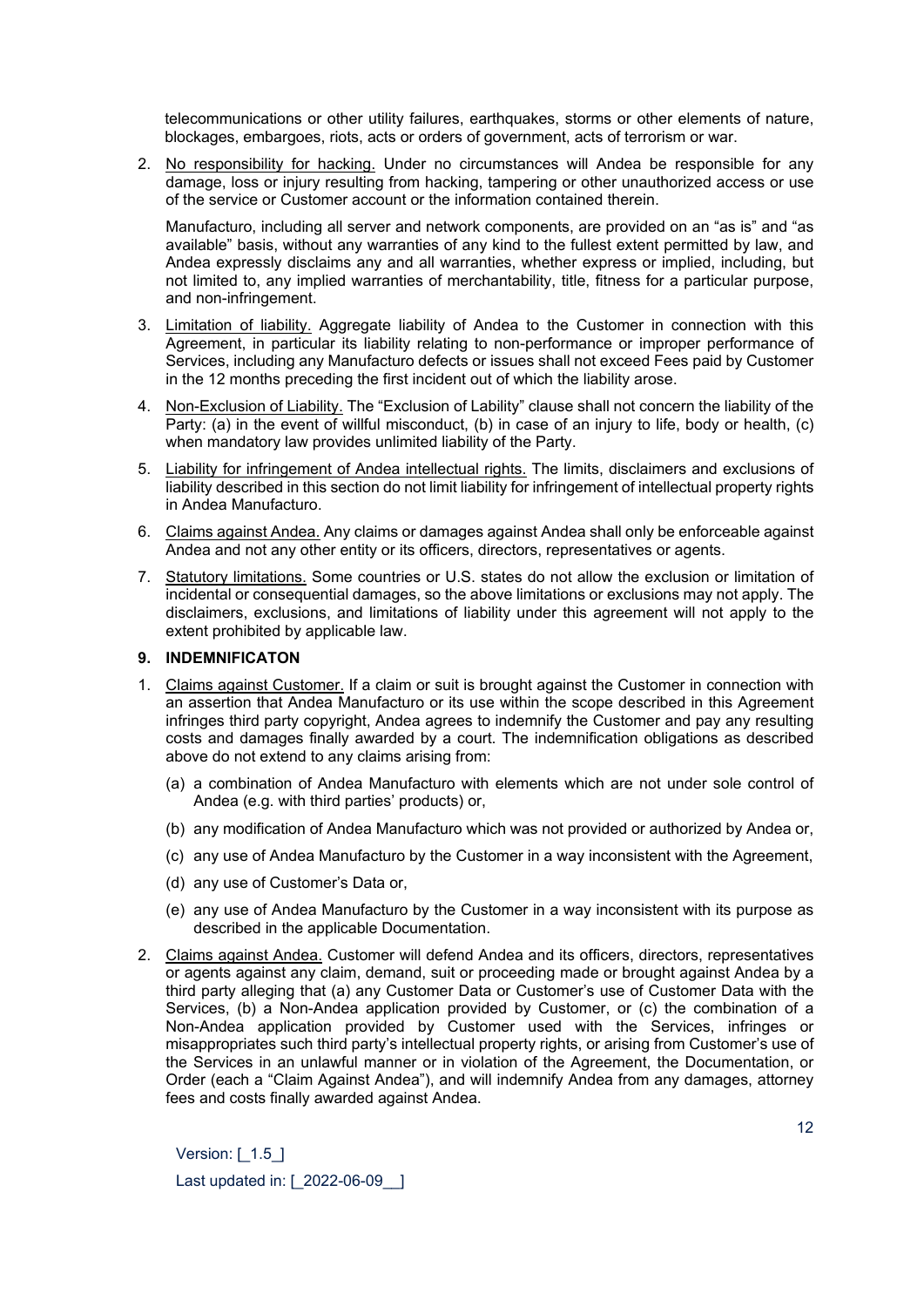- 3. Indemnity conditions. The foregoing indemnity obligations apply on condition that the Party seeking indemnity shall promptly notify the indemnifying Party, in writing, about any actual or threatened claim or suit, allow the indemnifying Party, at its expense, to take control over the defense of such claim or suit, provide the indemnifying Party with all information and assistance reasonably useful to defend or settle such claim or suit and refrain from entering any settlement of such claim or suit without the indemnifying Party's prior written consent.
- 4. Remedies. If Andea becomes aware of a claim or a likelihood of a claim for which Andea would be required to indemnify, Andea may at its own discretion:
	- (a) obtain (at no additional cost to the Customer) additional right to allow the Customer to continue using Manufacturo,
	- (b) modify or replace the affected part of Manufacturo (at no additional cost to the Customer) so it becomes non-infringing, while substantially preserving its functionality,
	- (c) if none of the foregoing alternatives are possible or commercially practicable, Andea may terminate the Agreement immediately and refund the Fees for the terminated licenses and services for the current Subscription period.

#### **10. CONFIDENTIALITY**

- 1. Confidential information. Confidential Information of Andea include in particular information about technical measures implemented in the Services and Manufacturo, its documentation and the Offer, Order and SOW (including pricing and discounts). Additionally for the purpose of the Agreement confidential information include also all information disclosed by a Party ("Disclosing Party") to the other Party ("Receiving Party"), whether orally or in writing, that is not generally known among or readily accessible to persons within the circles that normally deal with the kind of information in question, it has commercial value because it is secret and it has been subject to reasonable steps under the circumstances undertaken by such Party, to keep it secret (e.g. designated as confidential). Confidential Information of Customer includes Customer Data.
- 2. Non-disclosure. Unless it is expressly allowed in this Agreement, each Party shall not use or disclose to any third party any confidential information of the other Party described hereinabove without prior written consent of the Disclosing Party.
- 3. Protection. Each Party shall be required to implement, at its own cost, measures (e.g. technical / organizational) that ensure meeting the obligations set out in this section.
- 4. Limiting access. The Receiving Party will not use any Confidential Information of the Disclosing Party for any purpose outside the scope of this Agreement and except as otherwise authorized by the Disclosing Party in writing, limit access to Confidential Information of the Disclosing Party to those of its employees and contractors who need that access for purposes consistent with this Agreement and who have signed confidentiality agreements with the Receiving Party containing protections not materially less protective of the Confidential Information than those herein. Neither party will disclose the terms of this Agreement or any Order to any third party other legal counsel and accountants without the other party's prior written consent, provided that a party that makes any such disclosure to legal counsel or accountants will remain responsible for such Affiliate's, legal counsel's or accountant's compliance with this "Confidentiality" section.
- 5. Andea Subcontractors. Notwithstanding the foregoing, Andea may disclose Customer's Confidential Information to a subcontractor to the extent necessary to perform Andea's obligations under this Agreement, under terms of confidentiality materially as protective as set forth herein. To avoid any doubts, the provisions of this section "Confidentiality" do not preclude Andea from relying on subcontractors, nor does it interfere with obligations of Andea to rely on third party providers of the Platform.
- 6. Exceptions. Confidential Information does not include any information that: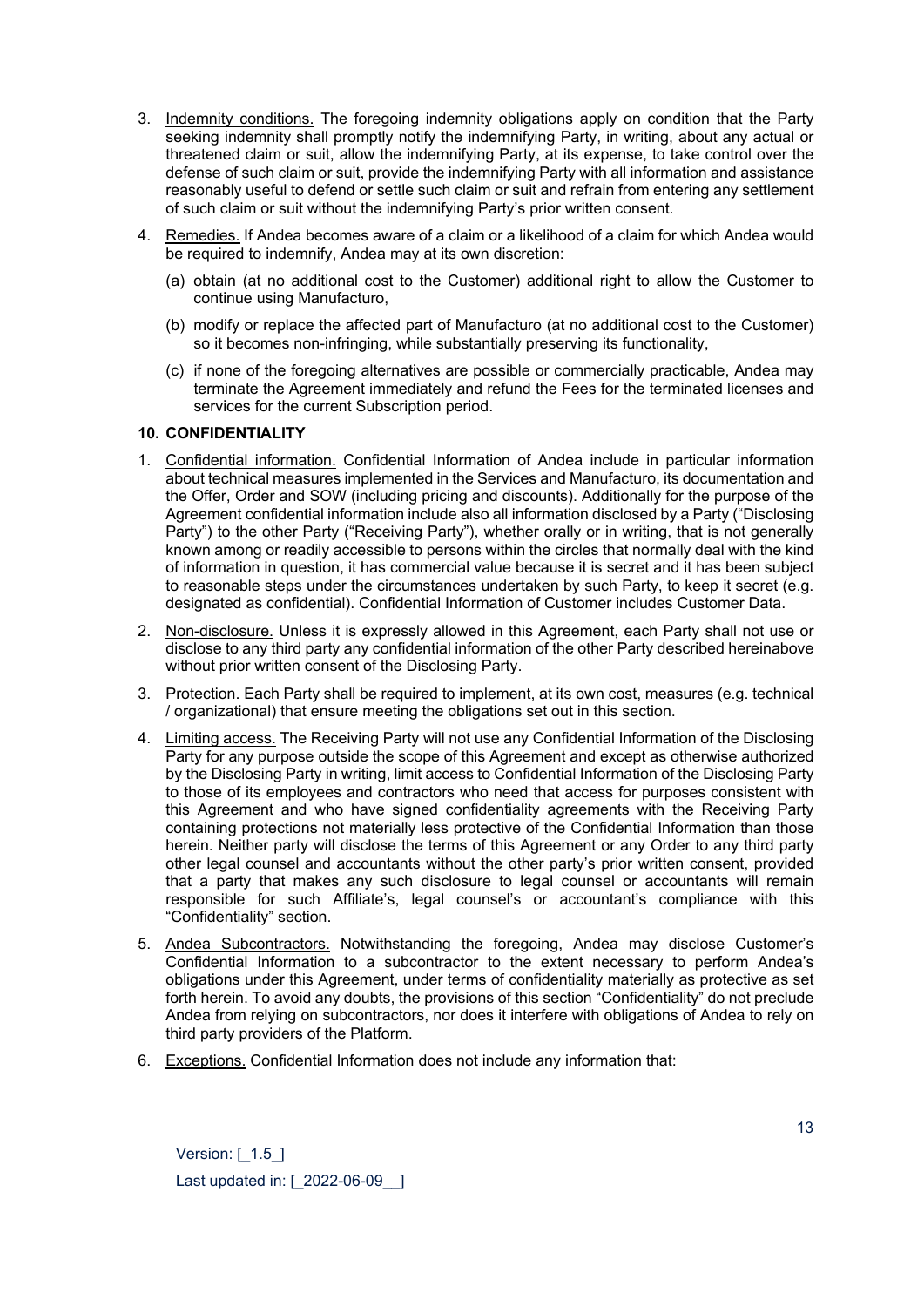- (a) is or becomes generally known to the public or readily accessible to persons within the circles that normally deal with the kind of information in question, without breach of any obligation owed to the Disclosing Party,
- (b) was known to the Receiving Party prior to its disclosure by the Disclosing Party without breach of any obligation owed to the Disclosing Party,
- (c) was rightfully in possession of the receiving Party without restriction prior to its disclosure by the other Party,
- (d) is received from a third party without breach of any obligation owed to the Disclosing Party,
- (e) was independently developed by the Receiving Party,
- (f) must be disclosed pursuant to relevant legal regulation particularly upon request of the competent authority.
- 7. Notification. In the event of disclosure Confidential Information to the extent compelled by law (e.g. upon request of the competent authority) the Receiving Party give the Disclosing Party prior notice of the compelled disclosure (to the extent legally permitted) and reasonable assistance, if the Disclosing Party wishes to contest the disclosure.
- 8. Scope of non-disclosure obligation. For the avoidance of doubt, the non-disclosure obligations set forth in this "Confidentiality" section apply to confidential information exchanged between the Parties in connection or for the purpose of evaluation of the Services and contract negotiation.
- 9. Term of non-disclosure obligation. The obligations set out in this clause remain in force during the term of the Agreement and also after the termination or expiration (for whatsoever reason, in whole or partially) of the Agreement between the Parties, for the period of 5 (five) years.

## **11. CUSTOMER'S DATA AND PERSONAL DATA PROTECTION**

- 1. Customer's Data. If any Customer' Data include personal data, Customer shall be considered as a "Controller" or "Processor" of Personal Data and Andea shall be considered as the "Processor" or "another Processor" ("Sub-Processor"). Customer represents and warrants that is permitted under applicable law to collect, use and transfer Data in order to use Manufacturo.
- 2. Customer responsibility. Customer is responsible for providing legally adequate privacy notices to Users and obtaining any necessary consent from such Users for the processing and the storage, use, and transfer of such Data in connection or for the purpose of using Manufacturo by the Customer. Customer warrants for complying with any applicable legal requirements, such as a legally valid consent by an individual for using such Customer Data. In the event of any damages arising from the use of such Customer Data by Andea as set forth herein, Customer shall indemnify Andea from such damages.
- 3. Use of Customer's Data. Andea shall be entitled to use the Customer's Data for the purpose of execution of the Agreement and - in anonymized or pseudonymized form – for internal Andea purposes, in particular, to improve Manufacturo. Customer hereby grants Andea the right to use such Customer Data for these purposes.
- 4. DPA. The terms of data processing are governed by Manufacturo [Data Processing Addendum](https://manufacturo.com/wp-content/uploads/2021/11/DPA_v1.2_2019-11-26.pdf) [\("DPA"\)](https://manufacturo.com/wp-content/uploads/2021/11/DPA_v1.2_2019-11-26.pdf) which is integral part of these Terms of Use and shall apply to the extent Customer Data includes Personal Data, as defined in the DPA.
- 5. Protection. Andea will maintain appropriate administrative, physical, and technical safeguards for protection of the security, confidentiality and integrity of Customer Data, as described in the Documentation and DPA. Those safeguards will include, but will not be limited to, measures designed to prevent unauthorized access to or disclosure of Customer Data (other than by Customer or Users).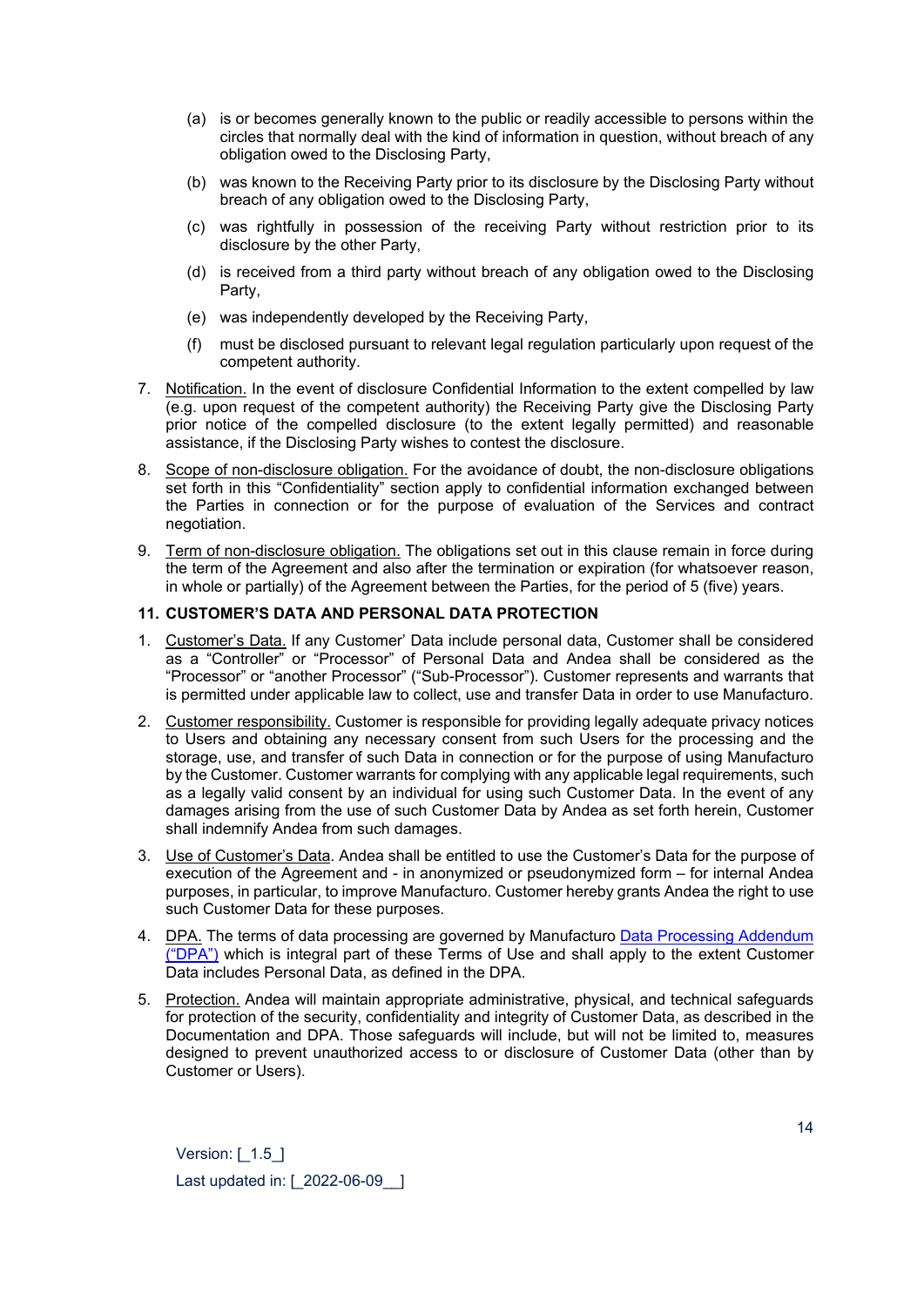#### **12. TERM AND TERMINATION**

- 1. Term of Agreement. Unless otherwise provided in the applicable Order, this Agreement commences on the date indicated in the Order and continues until all Subscriptions hereunder have expired or have been terminated.
- 2. Term of Subscriptions. Unless otherwise provided in the applicable Order, the minimum subscription term is 12 months.
- 3. Subscription renewal. In order to renew the Subscription period, additional (renewal) Order is required. Minimum ten (10) Business Days before the end of Subscription period, Andea will provide the Customer with a renewal Order form. The renewal Order will need to be accepted and signed by each Party to ensure continued access to Manufacturo.
- 4. Termination. Each Party may terminate this Agreement for any cause upon 30 days written notice.
- 5. Refunds. In case of termination of the Agreement, refunds between the Parties shall be made on following principles:
	- a) if this Agreement is terminated by the Customer:
		- i. Implementation: Andea will refund Customer any prepaid Implementation fees only to the extent that Implementation has not been finished, in a proportional amount thereof;
		- ii. Subscription: Andea will refund Customer any prepaid Subscription Fees covering the remainder of the term of all Order after the effective date of termination;
	- b) if this Agreement is terminated by Andea with regard to:
		- i. termination for cause: no refund shall take place;
		- ii. termination by convenience: Andea will refund Customer any prepaid Subscription Fees covering the remainder of the term of all Order after the effective date of termination.
- 6. Surviving provisions. The sections titled "Proprietary Rights and Licenses", "Confidentiality," "Indemnification," "Liability," will survive any termination or expiration of this Agreement, and the section titled "Protection of Customer Data" will survive any termination or expiration of this Agreement for so long as Andea retains possession of Customer Data.
- 7. Customer Data export. Regardless of the manner in which the Agreement has been terminated, the Customer may export some Customer Data contained in the Platform to the scope indicated in Documentation and in a manner agreed with Andea and only within 3 months after expiration. After a period up to 3 months following such expiry, all the Customer Data will be deleted and no longer available to Customer, which the Customer acknowledges and agrees to it.
- 8. Form of termination notice. The termination of the Agreement shall be effected by means of a declaration made to the other Party in writing under pain of nullity.

## **13. MISCELLANEOUS**

- 1. Representations. Each Party represents and warrants that it has validly entered into the Agreement and has the legal power to do so. The parties will act solely as independent contractors. These Terms of Use shall not be construed as creating an agency, partnership, joint venture, fiduciary duty, or any other form of legal association.
- 2. Statement. By using the service, the Customer represents and warrants under penalty of perjury that (i) does not work for a competitor of the company; and (ii) that does not provide any information gained from use of or access to Manufacturo to a competitor of Andea.
- 3. Governing law. The Agreement and this Terms of Use shall be governed by Polish law. The United Nations Convention on Contracts for the International Sale of Goods does not apply.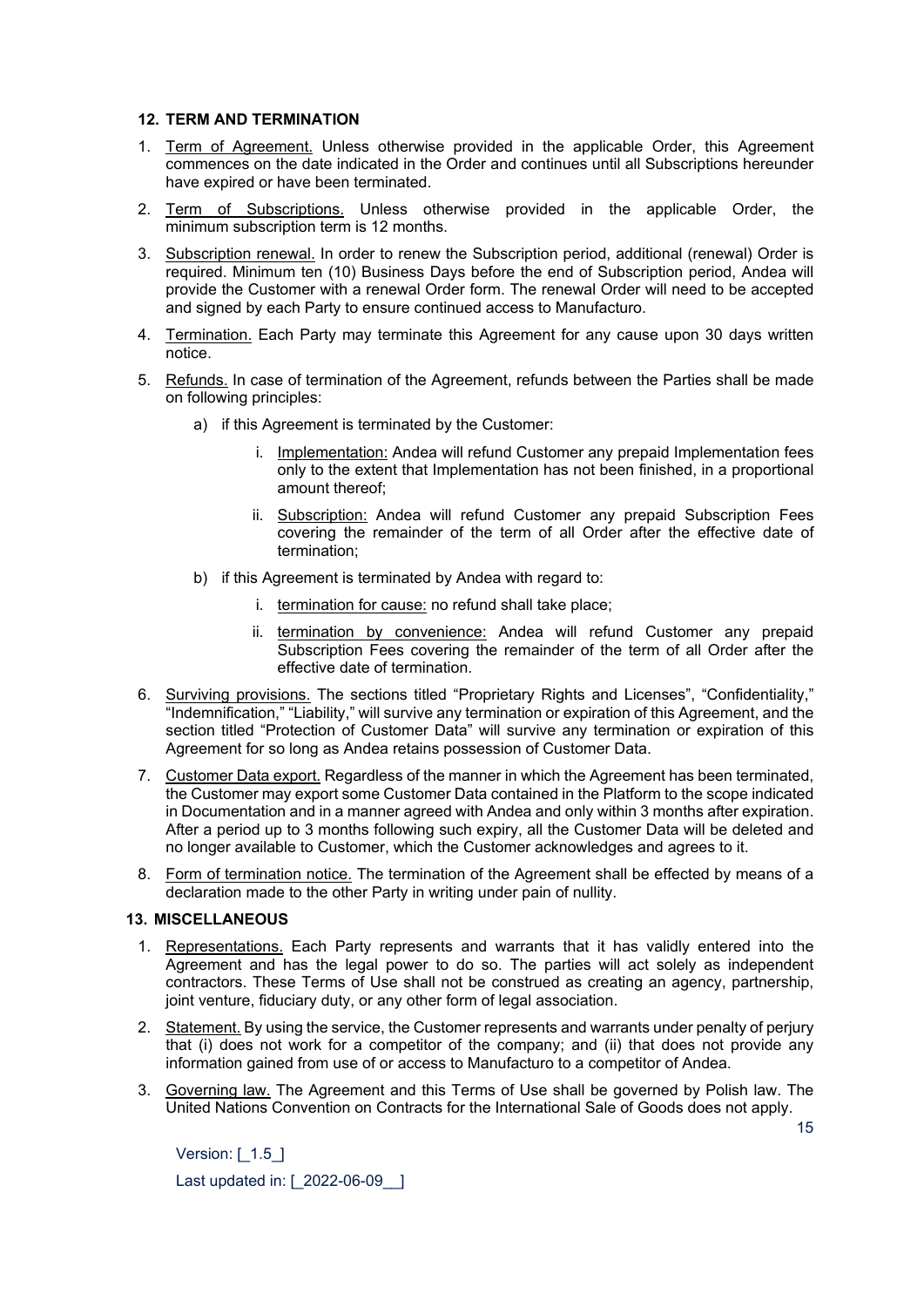4. Jurisdiction / Arbitration Clause. The Parties agree that if any disputes arise in connection with the Agreement and/or the Terms of Use, the Parties shall seek to resolve them amicably by means of negotiations. If the Parties fail to resolve the dispute within 30 (thirty) days of the receipt of the notice, each Party shall be [settled – depending on the Customer's registered office](https://context.reverso.net/t%C5%82umaczenie/angielski-polski/settled+by)  [location – by](https://context.reverso.net/t%C5%82umaczenie/angielski-polski/settled+by) arbitration or by court according to rules set out below:

| If the Customer have<br>the registered office in:            | Arbitral proceedings or governing courts                                                                                                                                                                                                                                                                                                                                                                                                                                                                                                                                                                                                                                                                                                                                                                                                                                                                                                                                                                                                                                                                                                                                                                                                                                                                                              |
|--------------------------------------------------------------|---------------------------------------------------------------------------------------------------------------------------------------------------------------------------------------------------------------------------------------------------------------------------------------------------------------------------------------------------------------------------------------------------------------------------------------------------------------------------------------------------------------------------------------------------------------------------------------------------------------------------------------------------------------------------------------------------------------------------------------------------------------------------------------------------------------------------------------------------------------------------------------------------------------------------------------------------------------------------------------------------------------------------------------------------------------------------------------------------------------------------------------------------------------------------------------------------------------------------------------------------------------------------------------------------------------------------------------|
| European Economic<br>Area "EEA"                              | All disputes arising from this Agreement or in connection with it<br>will be resolved by the Court of Arbitration at the Polish Chamber<br>of Commerce in Warsaw in accordance with the By-laws of that<br>Court in force at the date on which the statement of claim is<br>submitted and shall be finally settled by three arbitrators<br>appointed in accordance with the said Rules.                                                                                                                                                                                                                                                                                                                                                                                                                                                                                                                                                                                                                                                                                                                                                                                                                                                                                                                                               |
|                                                              | The seat of arbitration shall be Warsaw; the language to be used<br>in the arbitral proceedings shall be English.                                                                                                                                                                                                                                                                                                                                                                                                                                                                                                                                                                                                                                                                                                                                                                                                                                                                                                                                                                                                                                                                                                                                                                                                                     |
|                                                              | The Parties undertake and agree that all arbitral proceedings<br>conducted with reference to this Article will be kept strictly<br>confidential. This confidentiality undertaking shall cover all<br>information disclosed in the course of such arbitral proceedings,<br>as well as any decision or award that is made or declared during<br>the proceedings. Information covered by this confidentiality<br>undertaking may not, in any form, be disclosed to a third party<br>without the written<br>consent of the<br>other Party.<br><b>This</b><br>notwithstanding, a Party shall not be prevented from disclosing<br>such information in order to safeguard in the best possible way<br>his rights vis-à-vis the other Party in connection with the dispute,<br>or if the Party is obliged to so disclose pursuant to statute,<br>regulation, a decision by an authority, a stock exchange contract<br>or similar.                                                                                                                                                                                                                                                                                                                                                                                                             |
|                                                              | For avoidance of doubt, in case this Agreement or any part of it is<br>assigned or transferred to a third party, such third party shall<br>automatically be bound by the provisions of this Article.                                                                                                                                                                                                                                                                                                                                                                                                                                                                                                                                                                                                                                                                                                                                                                                                                                                                                                                                                                                                                                                                                                                                  |
| Clients domiciled in the<br>United States and<br>outside EEA | For Clients domiciled in the United States and outside of EEA, any<br>dispute arising from or relating to the subject matter of these<br>Terms shall be finally settled by arbitration in California, using the<br>English language in accordance with the Arbitration Rules and<br>Procedures of JAMS then in effect, by one commercial arbitrator<br>with substantial experience in resolving intellectual property and<br>commercial contract disputes, who shall be selected from the<br>appropriate list of JAMS arbitrators in accordance with the<br>Arbitration Rules and Procedures of JAMS. The prevailing party<br>in the arbitration shall be entitled to receive reimbursement of its<br>reasonable expenses (including reasonable attorneys' fees,<br>expert witness fees and all other expenses) incurred in connection<br>therewith. Judgment upon the award so rendered may be entered<br>in a court having jurisdiction or application may be made to such<br>court for judicial acceptance of any award and an order of<br>enforcement, as the case may be. Notwithstanding the foregoing,<br>each party shall have the right to institute an action in a court of<br>proper jurisdiction for injunctive or other equitable relief pending a<br>final decision by the arbitrator. For all purposes of these Terms, |

 $\mathbf{r}$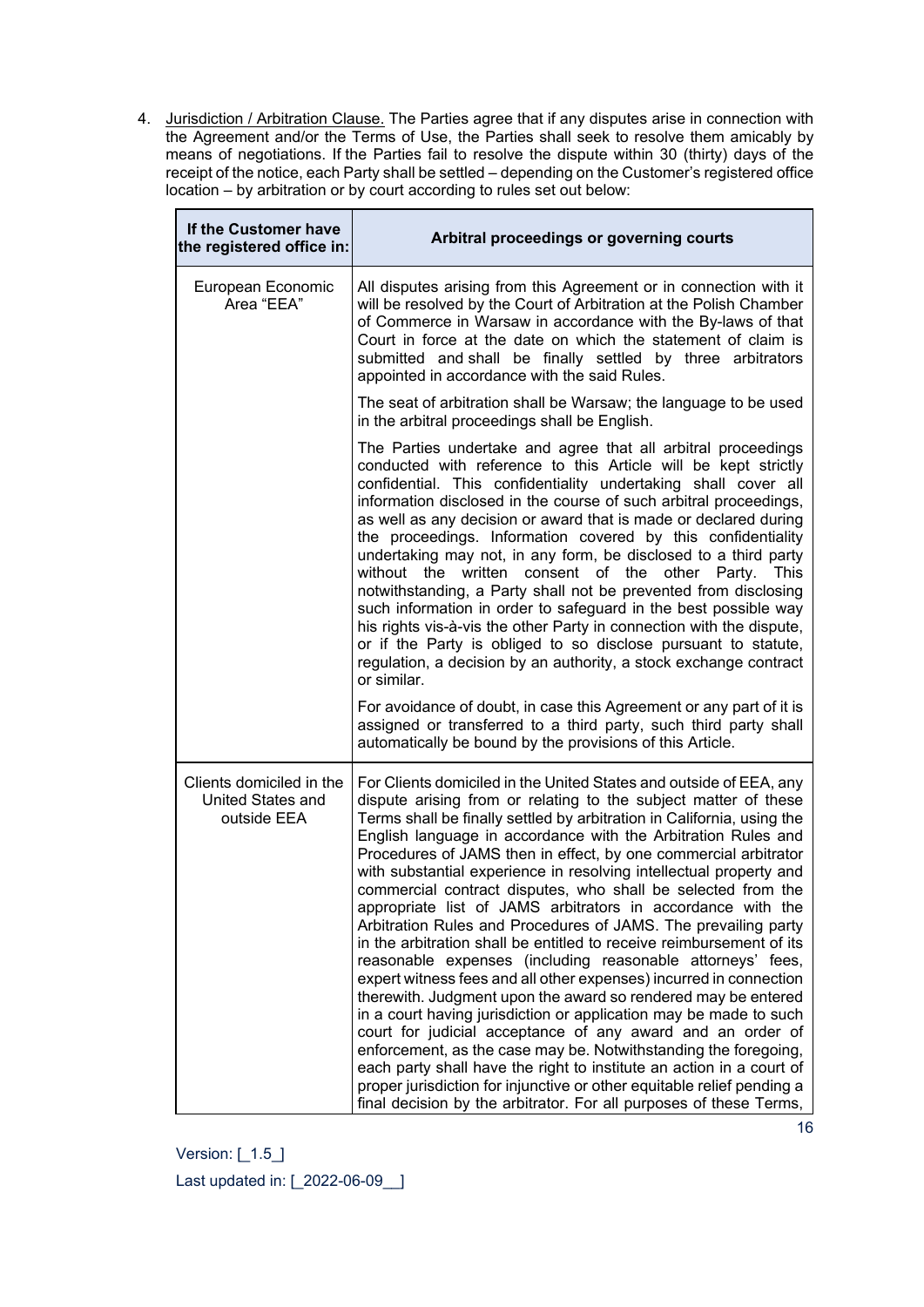| the parties consent to exclusive jurisdiction and venue in the |
|----------------------------------------------------------------|
| United States Federal Courts located in California.            |

- 5. Marketing. Andea may communicate to the public for reference and marketing purposes general information about the cooperation of the Parties. For the purpose of identifying the Customer as a client of Andea, Andea may place the Customer's logos and trademarks on its website and in other marketing materials.
- 6. Export compliance. The Services, including Manufacturo and any other Andea technology, and derivatives thereof may be subject to export laws and regulations of the United States and other jurisdictions. Andea and Customer each represents that it is not named on any U.S. government denied-party list. Customer will not permit any user to access or use any Service, including Manufacturo or any other Andea technology in a U.S. (or other country) embargoed country or region (currently Cuba, Iran, North Korea, Sudan, Syria or Crimea) or in violation of any export law or regulation of U.S. or any other jurisdictions.
- 7. Anti-corruption. Neither party has received or been offered any illegal or improper bribe, kickback, payment, gift, or thing of value from an employee or agent of the other party in connection with this Agreement. Reasonable gifts and entertainment provided in the ordinary course of business do not violate the above restriction.
- 8. Entire Agreement. This Agreement represents the entire agreement between the Parties, terminating any and all previous oral and written agreements related to Manufacturo. Any previous oral and written agreements, modifications, understandings as well as any general terms and conditions, codes of conduct or other similar documents or clauses supplied by the Customer shall not be in force, unless this provision has been expressly excluded in writing by both Parties.
- 9. The order of precedence. In the event of any conflict or inconsistency among the following documents, the order of precedence shall be:  $(1)$  the applicable Order,  $(2)$  SOW,  $(3)$  this Terms of Use, and (4) the Documentation.
- 10. Modifications and amendments. Andea reserves the right to amend applicable Documentation, including Fees and this Terms of Use being the integral part of the Agreement concluded with the Customer. Andea shall notify the Customer of an amendment to the Terms of Use by (i) posting a revised version on the Manufacturo website and (ii) by sending the Customer appropriate information through agreed e-mail. If Customers doesn't agree to be bound by the modified terms, the Customer has a right to terminate the Agreement. To avoid any doubts, the Parties agree that the modified terms are effective upon Customer's notification and such modified terms will not affect any Services and Implementation completed before effective day of such modified terms. If the modified terms regard Fees, amended Fees shall apply from the next Subscription period.
- 11. Waiver. No failure or delay by either party in exercising any right under this Agreement will constitute a waiver of that right.
- 12. Manner of giving notice. Except as otherwise specified in this Agreement:
	- a) all notices related to this Agreement made by the Customer shall be in writing or shall be served by using the means of electronic communication (i.e. by e-mail) to Andea's address stated in the Agreement (particularly in applicable Order);
	- b) Andea may provide any notice to the Customer: (i) in writing; (ii) by posting the notice on Manufacturo or (iii) by electronic means (i.e. by e-mail) to the email address of the Customer (or its User or Coordinator) stated in the Agreement, particularly in applicable Order.
- 13. Contact details. In the event of the change of address or other details indicated in the Agreement, a Party shall be required to inform without undue delay the other Party, or else any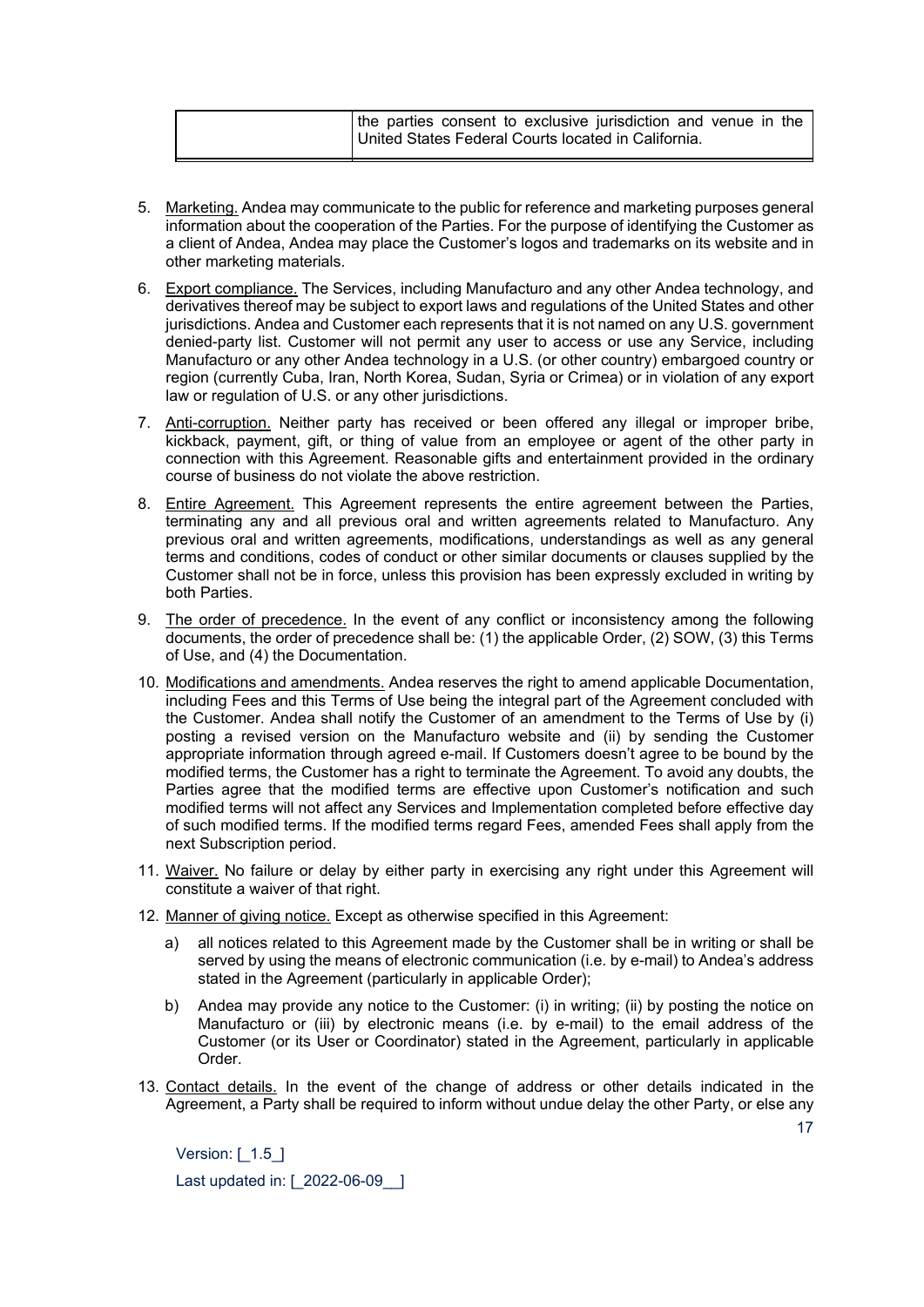action (including delivery of correspondence) taken on the basis of details indicated until that time shall be deemed effective. The change of the above details shall not constitute an amendment to the Agreement and will be made by sending to the other Party information via e-mail at the e-mail address of the Coordinator of that Party.

- 14. Force Majeure. Neither Party shall incur any liability to the other for any failure to perform any of its obligations under this Agreement to the extent such failure is caused by events which were beyond the control and without any negligence of the Party seeking protection from liability according to this section (including events such as strikes, lockouts, riots, acts of war, acts of terrorism, acts of states, state-backed or state-funded entities, natural disasters, fire or explosions).
- 15. Assignment. Andea is allowed to assign this Agreement, or its rights or obligations to a third party. The Customer may not assign this Agreement nor any rights or obligations without prior written consent of the other Party. Such approval shall not be unreasonably withheld or delayed. Any attempted assignment or other transfer in violation of this provision shall be null and void.
- 16. Severability. Should any provision of this Agreement be held invalid or unenforceable, the Parties agree to restate such provision to reflect the original intention of the Parties as nearly as possible in accordance with applicable law. The remaining provisions shall continue with the same effect as if the invalid or unenforceable provision had not been included.
- 17. Counterparts. This Agreement is executed in two counterparts, each of which shall be an original.